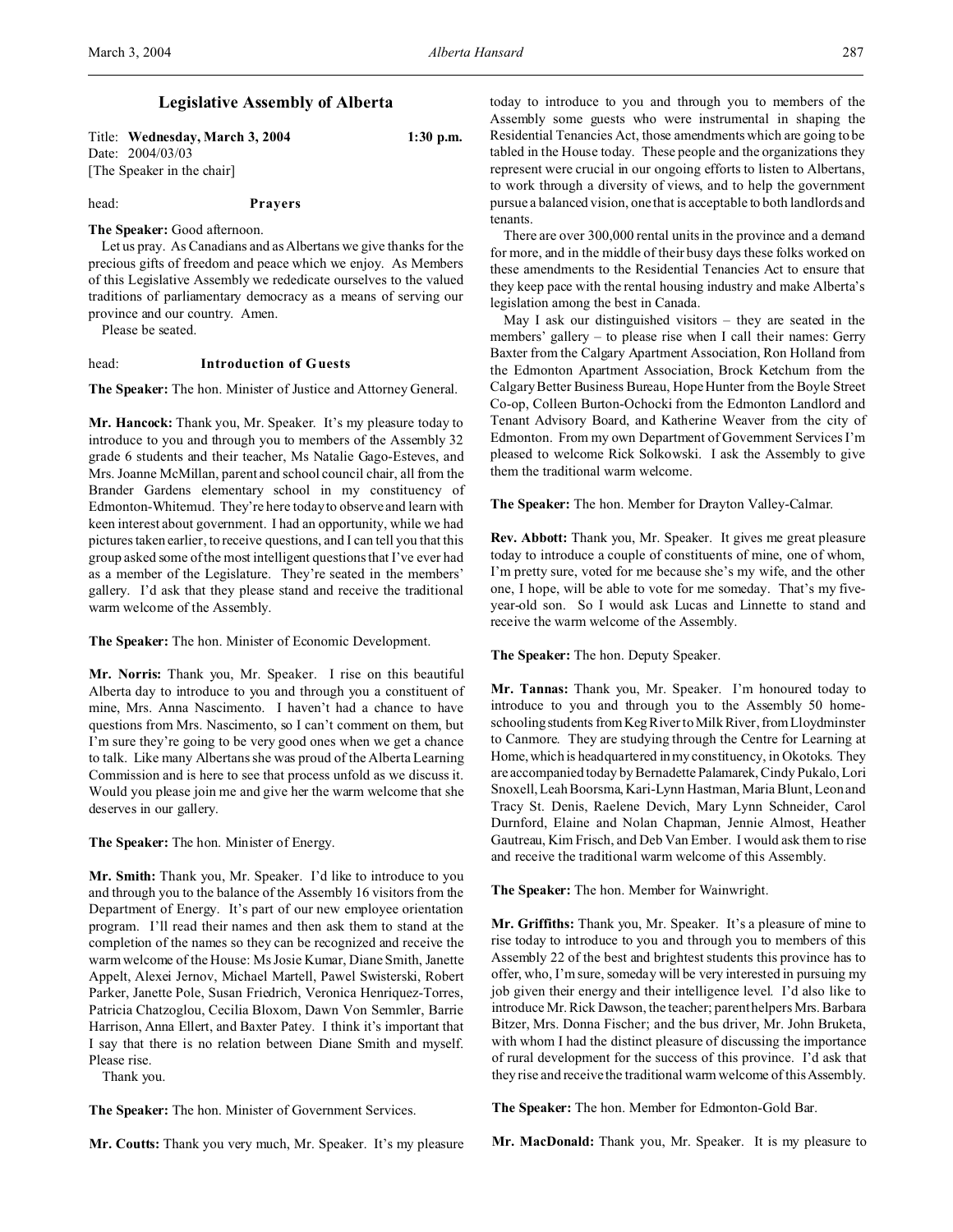introduce to you and through you to all hon. members of this Assembly a constituent of Edmonton-Gold Bar, Mr. Jim Guthrie, who is accompanied by three visitors from the Soviet Union who are employees of the oil company SeverTEK. This company is just completing a \$355 million oil processing facility and a 110-kilometre pipeline in the Russian Arctic. SeverTEK employees include Canadians, and SeverTEK has purchased much of its equipment from Alberta companies.

On this trip these guests are meeting with as many Alberta oil field supply companies as possible and are here to learn more about the safety and environmental best practices that happen in Canada in Fort McMurray and also in the Northwest Territories. They are seated in the public gallery. I would like them now to rise as I call their names: Mr. Jim Guthrie, Alexander Seleznev, Alexey Boichenko, and Nina Salikova. I would ask them now to receive the traditional warm welcome of this Assembly.

Thank you.

**The Speaker:** The hon. Member for Edmonton-Riverview.

**Dr. Taft:** Thank you, Mr. Speaker. I also have a number of introductions today. The first are some parents and their children who are here watching the proceedings of the Legislature, interested in the welfare of Alberta's public education system. They are in the members' gallery, and I'll ask them to rise. The first is Liz Miller. She has four boys in elementary, junior high, and high school. I might add that I believe her father-in-law was once a member of this Assembly. The second is Kathy Pontus, who has two children in Windsor Park elementary. The third is Stacey Pelechaty, who has a child in Windsor Park, and finally Karen Ferrari, a mother of three with two children in Windsor Park elementary. As I say, they will be watching our proceedings with close interest as we comment on public education. Please give them a warm welcome.

## *1:40*

Mr. Speaker, I have one other introduction. I'd like to introduce Carol Carbol. She's a licensed practical nurse very concerned about the future of public health care in Alberta, particularly interested in issues surrounding the use of P3s to build hospitals and about the impact of moving nurses from site to site, the impact of that on patient safety. I would ask Carol to rise, and please give her a warm welcome.

Thank you.

**The Speaker:** The hon. Member for Edmonton-Glengarry.

**Mr. Bonner:** Thank you very much, Mr. Speaker. It gives me a great deal of pleasure to introduce to you and through you to all Members of the Legislative Assembly a constituent of Edmonton-Glengarry, Jimmy Ragsdale. Jimmy has a keen interest in politics both at the provincial and federal levels. He is seated in the public gallery, and with your permission I'd ask Jim now to rise and please receive the traditional warm welcome of the House.

**The Speaker:** The hon. Member for Wainwright.

**Mr. Griffiths:** Thank you, Mr. Speaker. In my haste and excitement I forgot to mention that the students were from Allan Johnstone school, the same school that last year won first place nationally for a Scholastic book award. I'd like that in *Hansard*.

Thank you, Mr. Speaker.

## head: **Oral Question Period**

**The Speaker:** First Official Opposition main question. The hon. Member for Edmonton-Gold Bar.

# **Cattle Industry**

**Mr. MacDonald:** Thank you, Mr. Speaker. Cattle producers in Alberta are in financial trouble. Programs supporting the cattle feeder industry which were implemented last summer did not trickle down. The cow-calf program initiated this past fall has not been sufficient given the stall in today's market movement. [interjection] That's interesting. My first question is to the agriculture minister. Why did the government decide to use trickle-down formulas to insert money into the market rather than a program to support market demand, which would have kept a functional market in place?

**Mrs. McClellan:** Mr. Speaker, I take exception to the hon. member's assertions. First of all, it's an insult to the cattle industry in this province, that I believe knows a heck of a lot more about their business than the hon. member. Every program, all five, was designed with the cattle industry at the table. They were developed fully – fully – looking at all of the ramifications, all of the benefits, all of the effects, with a very strong concern that we know most emphatically that when there is ever any government intervention, it can cause some distortion in the market. The industry worked hard to ensure that the programs that were developed minimized that opportunity for distortion in the market. So, again, it is an insult to an industry that has proudly contributed to this province for this many years to suggest that the design of those programs did not work.

**Mr. MacDonald:** Again, Mr. Speaker, to the same minister: what steps is the government taking now to help small cow-calf producers who got too little help too late?

**Mrs. McClellan:** Mr. Speaker, again the hon. member displays his lack of knowledge of the industry in the question. Last summer when I met with cow-calf producers – I didn't actually see the hon. member present at any of these functions, but he may have been – I was told by cow-calf producers of the great concern they had that they'd be selling 50-cent steers this last fall if we didn't intervene. Well, we did intervene and in a program that was designed by the industry to solve all of the effects of this through that chain of the industry. Cow-calf producers last fall saw prices that were as high or higher than the year before and an additional blessing of better weights because we did not have the drought conditions in the majority of the province.

Mr. Speaker, where the issues came with the cow-calf producers are the producers who decided not to sell their calves last fall for one or two or three reasons. One could be that you're in a tax position where you don't sell until spring and you can't change that quickly and, secondly, maybe because they were speculating that if the border opened, the prices would in fact improve. That's their management decision, not mine.

**Mr. MacDonald:** Again to the same minister: given that this government led producers into a false sense of security by giving the impression that the borders would be open in the new year, is it not now your responsibility to share some of the financial burden currently being felt by the small cattle producers in this province?

**Mr. Hancock:** Point of order.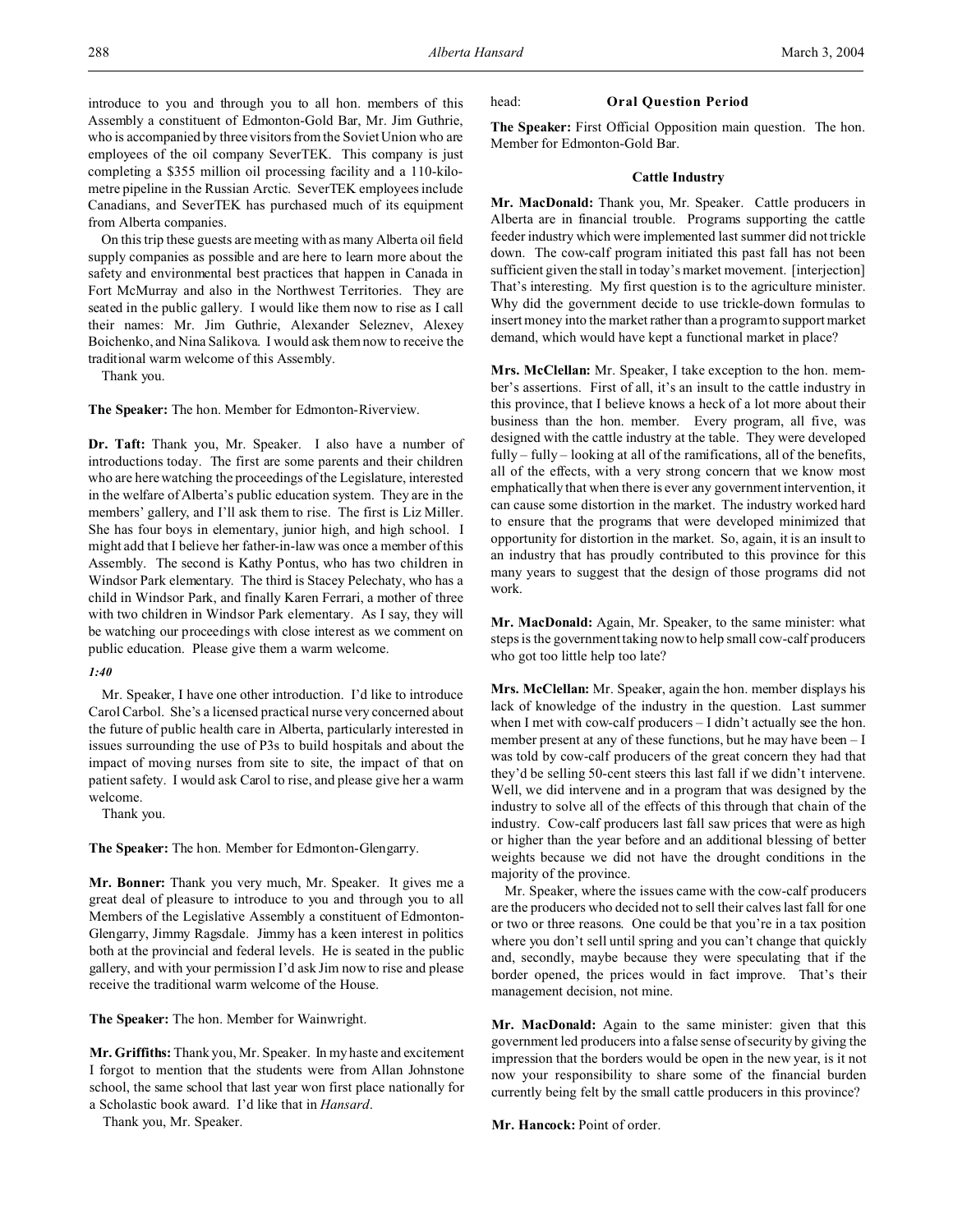**The Speaker:** Point of order recognized.

**Mrs. McClellan:** Well, Mr. Speaker, that tops it. It really does. I'm fairly used to questions that display ignorance of an industry by the Liberal opposition, but that tops it. I can't see any shred of evidence, and I'd invite the hon. member, although it would be out of character, to produce some evidence that this government – this government – gave the industry a false sense of security.

What this government did do and is doing and has continued to do for the past 10 months is work shoulder to shoulder with that industry to do everything we can to assist the federal government, who is our negotiator on international agreements, to move ahead on border opening. In fact, Mr. Speaker, I spent two days in Washington last week doing exactly that. My consensus and the information from that meeting are that the U.S. industry, politicians, cattlemen want that border open as much as we do.

**The Speaker:** Second Official Opposition main question. The hon. Member for Edmonton-Gold Bar.

## **Electricity Deregulation**

**Mr. MacDonald:** Thank you, Mr. Speaker. Yesterday the Premier stated, "It's clear that prices in Alberta have gone down since 2001 when deregulation was introduced." As proof the Premier tabled a chart of electricity prices, and this document was prepared by Alberta Energy. It clearly shows that Albertans' monthly power bills have skyrocketed since 2000 by as much as 41 per cent for some customers. My first question is to the Premier. Given that the government's own research clearly shows that monthly bills excluding rate riders have still increased for Edmonton and Calgary power customers, why is this government still clinging to Dr. West's failed electricity deregulation scheme?

**Mr. Klein:** It wasn't Dr. West's scheme, and it didn't fail.

**The Speaker:** The hon. member.

**Mr. MacDonald:** Thank you, Mr. Speaker. Again to the Premier: given that electricity deregulation has not brought "tremendous competition that will put downward pressure on prices," as Dr. West promised on April 22, 1998, why won't this government listen to Albertans and unplug electricity deregulation?

**Mr. Klein:** Mr. Speaker, I will say that Dr. West promised that deregulation would bring about the generation of more power, and that has happened. Alberta has gained over 3,000 megawatts of new power generation. That's a 30 per cent increase in Alberta's electricity supply since deregulation was introduced. In addition, we understand that investors are contemplating another \$6 billion by the end of 2006, which will bring on another 5,400 megawatts of power.

So, Mr. Speaker, notwithstanding the fact that prices have indeed stabilized, we now have a secure supply of energy, and even this member should be feeling a lot more comfortable than he did before deregulation.

**The Speaker:** The hon. minister to supplement.

**Mr. Smith:** Thank you very much. Very quickly, Mr. Speaker, I would draw the member's attention to a study done by the Independent Power Producers Society of Alberta. They clearly say, through a well-documented study, that today's prices are what the regulated prices would have been from the period 2000 forward, so he knows very well what the real prices are. He knows the price of power has dropped in this province. They know that Albertans are getting some of the best power deals in North America.

*1:50*

**Mr. MacDonald:** Again, Mr. Speaker, to the Premier: if this extra generation, in this case 3,000 additional megawatts of power, is supposed to drive down prices, why has the opposite happened in Alberta and prices have gone up?

**Mr. Klein:** Mr. Speaker, the price of electricity has stabilized. How can anyone believe this member when he quotes from a 1998 letter written by Mr. Southern? Mr. Southern as recently as August of 2003 wrote us a letter saying that notwithstanding the carping and the misinformation and all the stuff that the Liberals put out, deregulation is working. It's working well, and this government has managed it well.

# **Calgary Emergency Health Services**

**Dr. Taft:** Mr. Speaker, last week the Premier brushed off questions I raised from patients and their families about shocking conditions at the Foothills emergency ward. This government has blown up and sold off hospitals in Calgary to the point where it has far fewer beds for its population than any Canadian city outside of Alberta, and Calgary is still years away from a new general hospital. To the Premier: does this government accept responsibility for conditions in which a sick elderly man, repeatedly vomiting, spends hours lying on a dirty floor in the Foothills emergency room on a makeshift bed of coats in the heart of one of the wealthiest cities in Canada?

**Mr. Klein:** Mr. Speaker, if the hon. member would send me the information, all the details relative to this situation, I'll make sure it's investigated thoroughly.

**Dr. Taft:** Mr. Speaker, I tabled this material last week when I questioned the Premier then.

Does this government accept responsibility for conditions in which an 80-year-old woman with symptoms of a stroke is left for eight hours in the Foothills emergency room and eventually leaves without seeing a doctor?

**Mr. Klein:** Oh, Mr. Speaker, I apologize. There was a letter that was tabled. It was entitled Politicians Playing Doctor, and I guess it was sent from Monica Blackwell to Marlene Graham, the hon. Member for Calgary-Lougheed. But I'm sure that the hon. minister is having this matter investigated, as indeed all complaints are investigated, including the one that he raised during his second question.

**The Speaker:** The hon. minister to supplement.

**Mr. Mar:** Mr. Speaker, I can provide some more detail on this. To put this in context, there are some 250,000 visits a year that are dealt with at the emergency rooms in Calgary hospitals. Of the two letters tabled by the hon. member last week, one was about the circumstances surrounding the care of an individual written by a friend of that individual, and in the other case it was a family member who was writing about actually quite a number of different incidents that she alleges to have observed in the health care system.

Mr. Speaker, patient confidentiality, I think, is something that needs to be respected here on the floor of this Legislature, so we should not engage in the debate over the specifics of an individual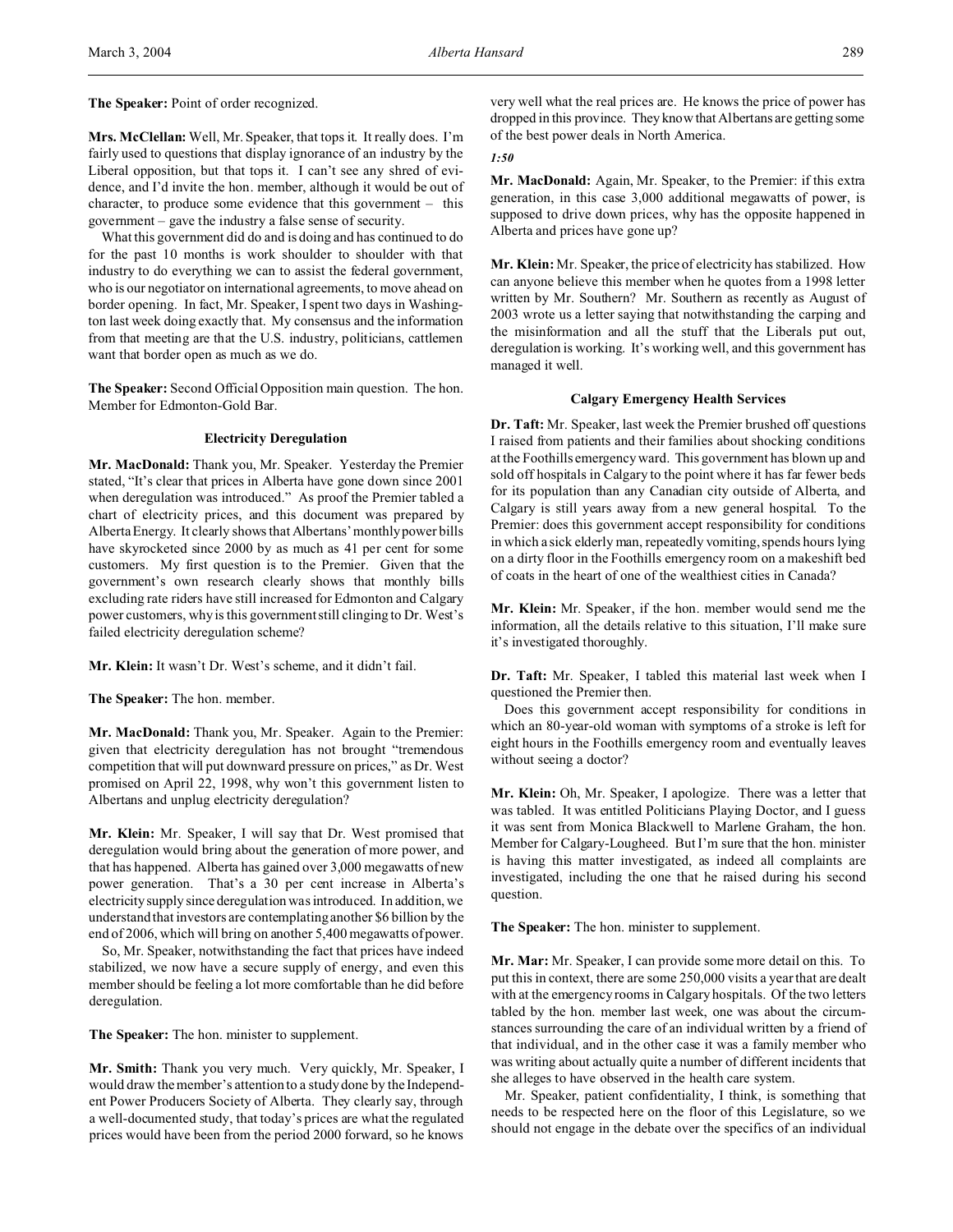whose circumstances may warrant some further investigation. But I can say that in this particular case both writers of the letters and their families have been contacted by the regional health authority, by the patient representative who assists people in resolving some of the complaints. There is a proper complaint resolution process that the Calgary health region has. I'm assured by the health region that the writers of these two letters have in fact been contacted and that they're going through the process of ensuring that their complaints are resolved to their satisfaction.

**The Speaker:** The hon. member.

**Dr. Taft:** Thank you, Mr. Speaker. My last question, again to the Premier: does this government accept responsibility for throwing Alberta's health care system into such crisis that the Calgary health region has had to invent a new term signifying an absolute overload of emergency resources, code burgundy?

**Mr. Klein:** Mr. Speaker, that statement is not only wrong; it is vicious, malicious. It misrepresents the situation here in Alberta, where we're spending over \$7 billion on health care, over \$19 million each and every day. Yes, there are going to be instances, as there were back in 1950, 1960, 1970, 1980, as there will be in 2004, '05, '06, and every year and every century. There is going to be a problem or problems with the system. It's a huge, huge system that breaks down from time to time.

But all the Liberals can concentrate on is picking out what is not good about the system. You know, there are probably I don't know how many thousands of people that go through the system each and every day, and many of them, most of them, all of them with the exception of a few come out alive and well, and 80 per cent of them say that they were treated very, very well indeed. But the Liberals don't concentrate on the 80 per cent. They will search high and low and turn over every rock to find a little bit of dirt. That's what they're all about, Mr. Speaker.

**The Speaker:** The hon. Member for Edmonton-Highlands, followed by hon. Member for Red Deer-North.

## **Cattle Industry**

#### *(continued)*

**Mr. Mason:** Thank you very much, Mr. Speaker. Alberta taxpayers feel betrayed. They have eaten more beef and gladly contributed \$400 million to assist Alberta beef producers only to find out that two large American-owned packing companies may have received most of that money. This morning the Tory MLAs at the Public Accounts Committee dutifully voted down a motion for the Auditor General to investigate. My question is to the Premier. Will the Premier overrule his stonewalling backbenchers and ask the cabinet to order a special investigation by the Auditor General?

**Mr. Klein:** Mr. Speaker, the hon. Deputy Premier and minister of agriculture has said that she will release publicly the expenditures to address the BSE crisis. I mean, where does this guy think the Auditor General has been? The Auditor General investigates all expenditures by all departments for all purposes in government, and if he finds that this \$400 million – and it's not going to go unnoticed by the Auditor General – was used improperly, he'll let everyone know. You're darn sure.

Since the hon. member alluded to Alberta beef producers, he obviously believes in the Alberta Beef Producers organization. Do you not? Do you believe in the Alberta Beef Producers association? **The Speaker:** Hon. Premier, please.

**Mr. Klein:** Any member can ask any other member a question.

**The Speaker:** Well, actually, it doesn't really work that way. The hon. member.

**Mr. Mason:** Thank you, Mr. Speaker. Again to the Premier: given that the Auditor General told the Public Accounts Committee this morning that he could only look at the various expenditures and so on and couldn't do a value-for-money audit without being instructed by the cabinet, will the Premier take back that misinformation and stop stonewalling?

**Mr. Klein:** Mr. Speaker, as I pointed out, the Auditor General can investigate anything he wants. During the course of his normal duties he examines all expenditures by all departments.

But, Mr. Speaker, getting back to the Alberta beef producers – and the hon. member alluded to the Alberta beef producers. Well, I have a letter here from the Alberta Beef Producers, and it says:

We are concerned about the criticism that the financial support programs put in place to respond to the border closures resulting from the discovery of BSE in Alberta did not achieve their objectives. The programs stabilized our industry's situation and allowed for flow through to cow-calf producers who sold production in the fall of 2003.

## *2:00*

He goes on to say:

Your government's leadership kept the beef cattle marketing system functioning by ensuring that cattle feeders received quick and vital financial support to offset their very significant losses created by the immediate over-supply of cattle for slaughter and sale within Canada.

This is from the Alberta Beef Producers, who go on to say: Minister McClellan's persistence and leadership in negotiations with the federal government has also contributed to the recent changes in the Canadian Agricultural Income Stabilization Program and in their change in policy to not require slaughter under their national cull animal program. The letter further states . . .

**The Speaker:** I appreciate that, but I think there's still another supplemental. There may very well be an opportunity, and we'll also table the letter as well.

The hon. member.

**Mr. Mason:** Thank you, Mr. Speaker. Obviously, a lot of armtwisting went on yesterday.

Will the Premier, who no doubt wants to avoid any hint of a cover-up, please tell the House when and under what circumstances he will ask for an investigation by the Auditor General?

**Mr. Klein:** Mr. Speaker, you know, the hon. member alleges a cover-up, but 32,000 members, Alberta beef producers, say that indeed there has been no cover-up, that quite the opposite has occurred, and that this government has provided leadership, strong leadership in keeping the beef cattle marketing system functioning, and all this member can do is stand up and try to smear the Alberta beef producers. That is shameful.

**The Speaker:** The hon. Member for Red Deer-North, followed by the hon. Member for Edmonton-Riverview.

**Mrs. Jablonski:** Well, thank you, Mr. Speaker. Obviously, we are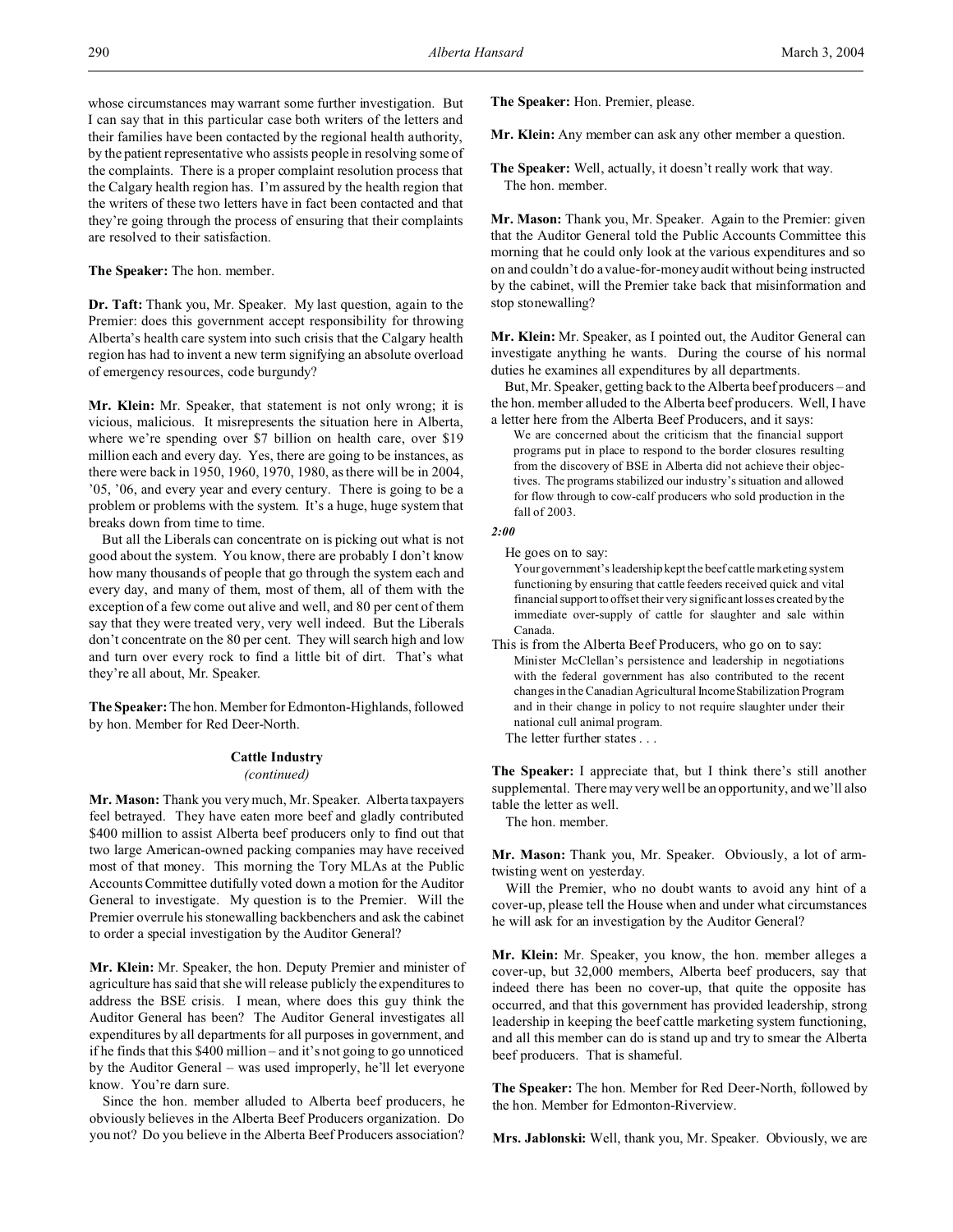hearing a lot about the BSE compensation packages, and I, too, have a question for our Minister of Agriculture, Food and Rural Development. That question is: since the Auditor General will not even begin to audit the 2003-2004 financial reports for at least four weeks, could the minister tell us when we will receive a list of the payments made to date in the compensation package?

**Mrs. McClellan:** Mr. Speaker, I have said consistently that I will be very pleased to supply that information. However, I have resisted requests to file that information with anybody, including the media, until the program is complete. That would be totally unfair because the cheques that go out to producers go out as their claims are answered, and I don't want that to be a partial list.

There is no secret about where that money went, Mr. Speaker. Every cheque is made out to a producer, a feeder, and the exact amount that they have received. We are 95 per cent complete. We have a few claims that had to have some further information supplied. I should say also, for the hon. member's information and for the House's information, that we have done audits throughout this process to ensure to the very best of our ability that those dollars did in fact flow to the owner of the animal.

**The Speaker:** The hon. member.

**Mrs. Jablonski:** Thank you, Mr. Speaker. My final question to the same minister: will the new CAIS program do anything to help our local smaller producers?

**Mrs. McClellan:** Mr. Speaker, it is designed to do that with the changes that have occurred to it, and you heard the Premier reference the Alberta Beef Producers' comments in their letter. While the CAIS program, or the Canada agriculture income stabilization program, was designed to assist producers in all aspects of primary and secondary production through difficult times or through swings in commodity prices or markets, it became very evident with the disaster the magnitude of the BSE incident that it would not be adequate under its present form.

So we worked hard with other provinces and the federal government over the summer and, indeed, were able to negotiate two changes to it. One was 60 per cent negative margins being recognized, and the other one, I think a fact that we should be very proud of in our province because of the size of the industry here, reminding members that we have 71 per cent of the slaughter, over 60 per cent of the feeding, half of the breeding stock, as well as a very large percentage of purebred stock, is that the caps were too low at \$975,000. Nationally they are looking at a \$3 million cap; in Alberta we're looking at \$5 million.

We want to be fair to all of our producers, Mr. Speaker, because the hurt is the same whether you have a thousand animals or 10,000 animals. It just goes up in degree. There is no point where it breaks off and doesn't become a hurt. So those changes will help our producers, and we look forward to other provinces coming on board and signing that agreement so that we can get on with the support our producers need.

#### **Sour Gas Well Emissions**

**Dr. Taft:** Mr. Speaker, proposals currently before the EUB would allow sour gas wells to be drilled in and around Calgary, encompassing about 300,000 people and a hundred thousand homes. The sour gas concentrations in these wells are high, posing serious threats to health and comfort. People prefer not to live near sour gas wells if they have a choice. To the Minister of Municipal Affairs: what is

this minister doing to ensure that residents in and near Calgary will not be adversely affected by these proposed sour gas wells?

**Mr. Boutilier:** Well, as the member, Mr. Speaker, is fully aware, this is in front of the board, but I can certainly assure every member of this House and all Albertans that the safety of all Albertans is a priority of this government. The oil and gas industry is one of the pillars of the Alberta economy. However, as with any heavy industry there are inherent risks.

Now, with respect to sour gas we have a very comprehensive plan in place to ensure the safety of both the workers and the residents and a protocol to go along with that procedure.

**Dr. Taft:** Okay. I'm sure that reassures them.

Given that a recent report entitled Impact of Oil and Gas Activity on Rural Residential Property Values says that property values in this area could depreciate by 10 per cent if they're located in the emergency planning zone of sour gas wells, what is this minister doing to ensure that Calgarians will not suffer this hit to their property values?

**Mr. Boutilier:** Mr. Speaker, every municipality in this province has emergency response plans and every corner of the city of Calgary, that the member mentioned. So he should be very much aware that emergency plans are in place in every area, consequently, to be proactive in dealing with some event that may happen. Without question I believe that the emergency response officials in the city of Calgary are exemplary, in fact to the point where they're unmatched in any other province in Canada by comparison to the city of Calgary. The people of Alberta are well assured, Calgarians included, that their interests are being protected relative to what is being asked today.

**Dr. Taft:** What is this minister doing to ensure that the city of Calgary, the city itself, will not lose millions of dollars due to reduced property taxes as a result of these sour gas proposals?

**Mr. Boutilier:** Mr. Speaker, one of the strengths of the Alberta advantage is that people are coming to this province because of the environment that this government has set. Consequently, the values of people's homes are in fact increasing because of that environment that we have set. So, to the hon. member, I do know that Albertans are very pleased by the fact that their values are appreciating because of that environment, because we've set the environment right in protecting Albertans.

**The Speaker:** The hon. Member for Olds-Didsbury-Three Hills, followed by the hon. Member for Edmonton-Ellerslie.

## *2:10* **Provincial Recreational Trails**

**Mr. Marz:** Thank you, Mr. Speaker. I received numerous copies of letters addressed to the Premier regarding the recently released Recreation Corridors Legislative Review report. People throughout Alberta are expressing concerns that their issues were not heard by the committee or included in the report, such as the fact that many people simply do not want trails or that municipalities may have their authority to decide on development of trails taken away. My question to the Minister of Community Development: will the minister confirm that he will not remove municipalities' authority to decide if trails may be developed in their jurisdictions by designating provincial recreational trails in Alberta to be continuous?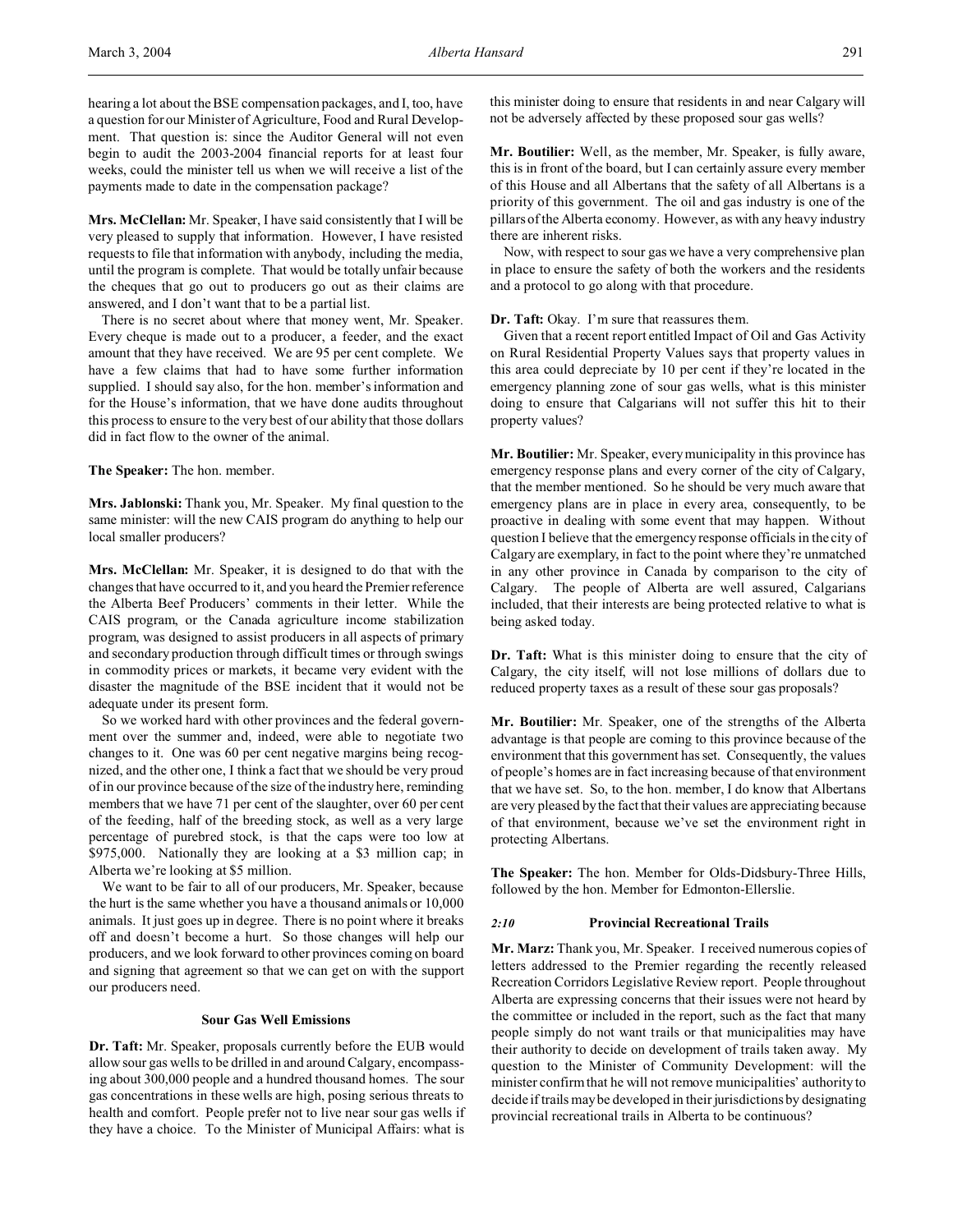**Mr. Zwozdesky:** Mr. Speaker, I don't recall having read anything in that report that would suggest anything of the kind. I can certainly assure this hon. member and all members of the House that I've never said anything about removing any of that type of authority. I think it should be made fairly clear that the Recreation Corridors Legislative Review report is just that: it's a report provided to me. I have not yet responded to it. I have sent it out to the public for additional comment and input, and to my knowledge virtually everything that the committee heard was fairly and accurately reported in that report. In addition to that, I've also received quite a bit of correspondence on it, so I understand that there are some anxieties out there.

Let me just emphasize again, Mr. Speaker, that no decisions have been made yet with respect to that report. It's coming through the process, and as part of that process I want to assure the member and others that local decision-making is paramount. Municipalities would first have to make approval of any potential trails or corridors in their areas, and that is throughout the report in several places, and I have indicated that many times in my conversations with the individuals and/or in my written correspondence with them.

**Mr. Marz:** Well, will the municipalities, given that they are going to have authority to continue to approve these, be able to put conditions on those approvals?

**Mr. Zwozdesky:** Well, Mr. Speaker, as part of that local decisionmaking process I think the issue of conditions would certainly be part of that review, and that would also fall under the purview of the local municipality. The issue of governance of existing trails – and I believe we have something like 18,000 kilometres of them in the province – or the potential creation of new trails with various conditions or whatever might be deemed locally important would be addressed at the level that I indicated earlier in the first question, and that is at the level of the local municipality in question. In fact, under the guidance of the Municipal Government Act there is that provision for a local land use jurisdiction and authority by the local municipality, and I think the report that was chaired by the hon. Member for Lac La Biche-St. Paul references that quite emphatically.

**The Speaker:** The hon. member.

**Mr. Marz:** Thank you, Mr. Speaker. Again to the same minister: given that abandoned rail lines previously had responsibility for fencing and that responsibility should have been transferred with the ownership of the land, will the conditions a municipality may apply to an approval include fencing to a certain standard?

**Mr. Zwozdesky:** Mr. Speaker, whenever there has been an abandonment of a right-of-way, then so, too, does whatever agreement may have been in place cease to exist, and the lands in question are treated as any parcel of land would be treated under the Municipal Government Act. The basic premise of the Line Fence Amendment Act references the containment of livestock, so municipalities would not be able to compel a trail operator or a trail developer to build a fence or erect a fence or whatever have you unless it was specifically with respect to the issue of livestock containment.

That having been said, the MLA report does suggest that fencing and many other items that are referenced in that report would need to be negotiated at the local level, and in that respect so, too, I would expect that the standards would be referenced as you are questioning.

Finally, let me just say that no decisions have been made on this report. The results are coming in. We'll take our time to have a look

at it, and we'll also look at what the benefits of these trails are, because active and healthy recreation lifestyle is being pursued in some municipal areas but not in others.

# **Sour Gas Well Emissions** *(continued)*

**Ms Carlson:** Mr. Speaker, sour gas is lethal. Even minor exposure to this gas has been linked to long-term serious health effects for people and animals. My first question is to the Minister of Municipal Affairs. When planning and protocol fail, how does this government respond to a hazardous sour gas release? People want details.

**The Speaker:** The hon. minister.

**Mr. Boutilier:** Thank you very much. I appreciate the question by the member. It's very important that there is an emergency response plan in place. I spoke earlier about a situation in Calgary. We have an approach, in fact two mechanisms. We have a protocol in place. As well, if citizens, in fact, are to smell sour gas, they can of course respond to 911, and the emergency response team is executed. Accordingly, there is a protocol in place with the AEUB officials as well as industry officials as well as emergency response officials.

**Ms Carlson:** Mr. Speaker, to the same minister: will this minister and his government accept liability in the event of a hazardous sour gas leak?

**Mr. Boutilier:** First and foremost, Mr. Speaker, it's important to recognize that there are emergency response plans in place. This government has a reputation of being very proactive.

Relative to issues of liability we hope and pray that situations like this will never happen because of this government's proactivity.

**Ms Carlson:** Mr. Speaker, my final question is to the Solicitor General. How does this government plan to protect Calgary residents and all Albertans from acts of terrorism on sour gas based facilities?

**Mrs. Forsyth:** Well, Mr. Speaker, it's another good question the hon. member has asked. I have to tell you that Alberta is in the lead in regard to dealing with terrorism. We have an SIM unit that we put together. Our Premier in 2001, on September 12, after the devastation in the United States, called together a team of the government led by the hon. minister of intergovernmental affairs. We have many ministers on the front bench involved in this.

I had the opportunity of speaking at a keynote conference with industry players from across this country, and the federal minister at the time, Minister Easter, was there, and he said to me: "Heather, why would we invent something? Alberta has taken the lead on this." So we're well prepared for terrorists in this country and have been for some time.

**The Speaker:** The hon. Minister of Energy to supplement.

**Mr. Smith:** Thank you very much, Mr. Speaker. I would just like to add that Alberta is the world leader in handling sour gas facilities. The industry is world best. The board is world best. There is absolutely no doubt as to their excellence because they're being asked daily by groups such as the World Bank and others to impart this knowledge to others.

Since the 1982 Lodgepole blowout, Mr. Speaker, there is a very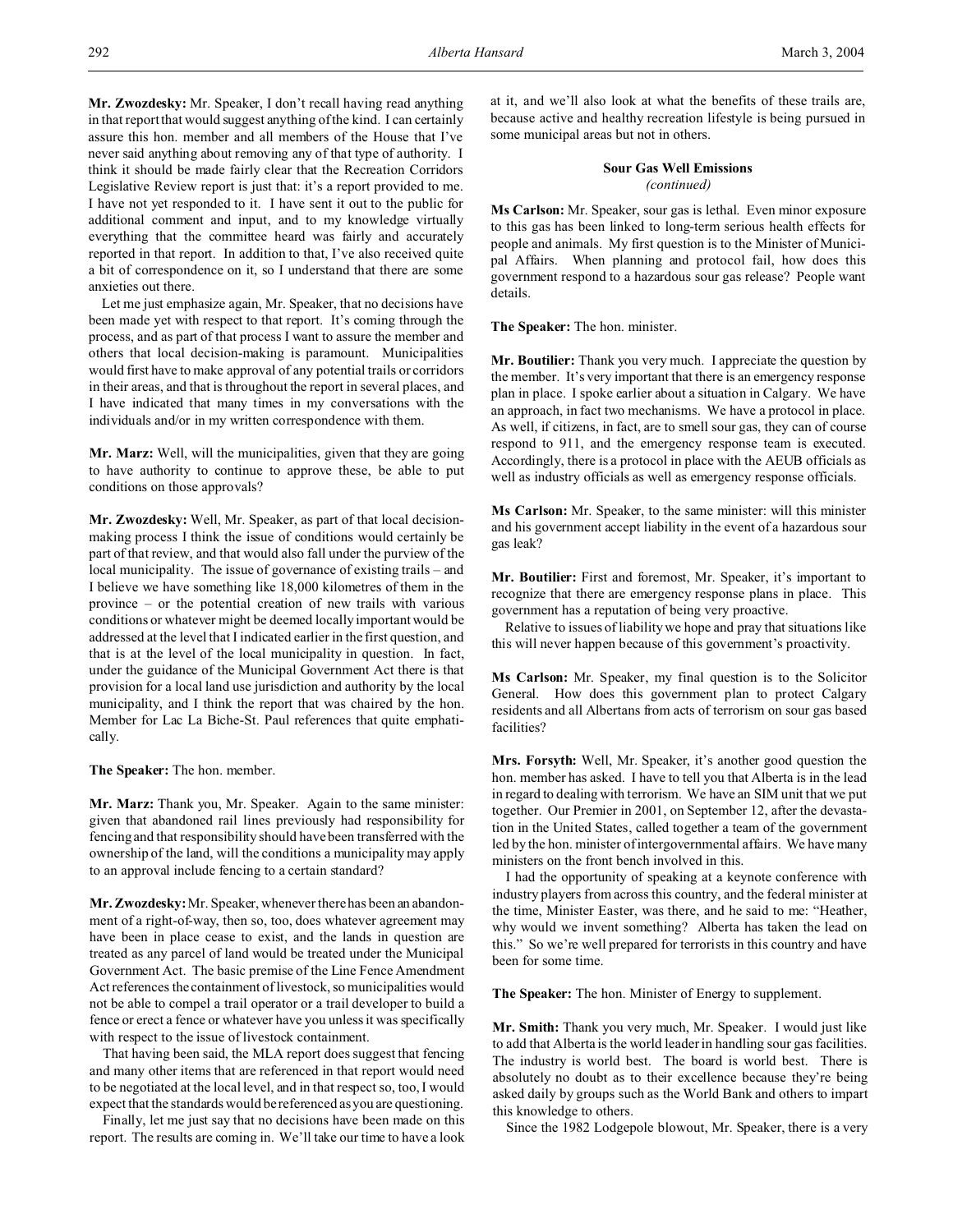sophisticated process on emergency response and emergency response planning, and there has never ever been a civilian fatality from sour gas management in this province.

**The Speaker:** The hon. Member for Calgary-West, followed by the hon. Member for Edmonton-Centre.

## **Low-income Albertans**

**Ms Kryczka:** Thank you. Mr. Speaker, last month I met with some truly low-income Calgarians representing AISH and the working poor. They are finding it increasingly difficult to afford the basic necessities of life, including transportation. AISH receives \$10,500 a year and many working poor earn about \$12,800 a year. These people depend on public transportation to get to work, to doctors' appointments, to their day programs, or to volunteer agencies. The problem is that they can't afford the \$65 per month adult transit pass, causing them to lose their ability or incentive to get to work. They don't understand why seniors below \$18,000 annually only pay . . .

**The Speaker:** Hon. member, work with me. Just get to the question. Okay?

**Ms Kryczka:** The first question is to the Minister of Municipal Affairs. Can you explain whether this situation is more of an income problem or an affordable public transportation problem?

## *2:20*

**Mr. Boutilier:** Well, Mr. Speaker, the Municipal Government Act, as you know, enables municipalities to provide municipal services such as transit, which is, obviously, a very important service, such as the member described in Calgary. I can relate that this is a local issue where the members of council will determine the best policy.

I can say, though, that in my past experience as a former mayor we had a program in place, that I know many municipalities utilize, in terms of helping Albertans that are in need, in the special circumstances that, in fact, the member has just raised. I would suggest to you that working locally with the municipal council, using some discretion on some cases – as you know, the province of Alberta in terms of helping those that are in need has removed over a quarter million Albertans off the Alberta tax roll that do not pay one single cent of tax, based on the kind of discretion that we've used in the policies that have been within this province.

**Ms Kryczka:** My first supplemental is to the Minister of Human Resources and Employment. Given that affordable public transportation is needed to help low-income Albertans first meet their basic needs and, second, help them gain the skills and training needed to succeed in the labour market, which are two goals in the department's 2003-06 business plan, what are you going to do?

**The Speaker:** The hon. minister.

**Mr. Dunford:** Well, thank you very much, Mr. Speaker. I want to first of all make a differentiation in terms of low-income Albertans. In the question it was lumped together, and there has to be, I think, a definition. If we're talking about low-income Albertans that happen to be on the assured income for the severely handicapped, the so-called AISH program, then I think the hon. member needs to know and understand that AISH is not a needs-based program. It is a program that provides income support to the person, and of course it would be expected, then, that transportation is included in that.

Now, if we have another low-income Albertan who is not working but is eligible to work, one of the cornerstones of moving that person from welfare assistance into the workforce is the fact that they need help with transportation to and from the job. Then, of course, we can look at that on a needs basis and provide the bus pass.

**Ms Kryczka:** My second supplemental is also to the same minister. Would the minister consider forming a committee with provincial and municipal representation to attempt to improve this situation in Calgary and in other urban centres?

**Mr. Dunford:** Well, there's been a joke around here for a while that if you're on one of Clint's committees, honk your horn. You know, they were kind of making a bumper sticker out of it. So I'm not so sure that we need another committee in this particular instance, Mr. Speaker.

There's a committee that is already in place that is looking at this, and it is called the Advisory Committee on Barrier-free Transportation. We've been working with some of the major municipalities around the province in order to determine this.

As far as AISH is concerned, this AISH program has to be reviewed. It is a legal requirement that this fall we start into a formal review of the AISH program, and of course we will put together the formal structure, then, in order to do that.

# **Sour Gas Well Emissions** *(continued)*

**Ms Blakeman:** Mr. Speaker, despite the fact that the adverse human health effects of sour gas exposure are well known, this government has yet to conduct an objective, scientifically based study on the issue. This lack of research demonstrates a questionable regard for the health of Albertans. My questions are to the Minister of Health and Wellness. When will this minister finally complete this study?

**Mr. Mar:** Mr. Speaker, the Ministry of Health and Wellness has been working not only with our own provincial health officers but in collaboration with the minister responsible for Environment. This is an ongoing matter. My recollection from my time as being Minister of Environment is that they were a lead ministry in this particular area and, in fact, have equipment that is used for the monitoring of air quality throughout the province of Alberta, including equipment that is able to detect things like sour gas. So we continue to work on improving the quality of our air in this province, ensuring that the health of Albertans is safe.

**The Speaker:** The hon. member.

**Ms Blakeman:** Thank you. Again to the Minister of Health and Wellness: given that the EUB's Advisory Committee on Public Safety and Sour Gas recommended over three years ago that this government conduct a comprehensive study, not a snippet but a comprehensive study, on the health effects of sour gas, how does the minister explain that this study still isn't done?

**Mr. Mar:** Mr. Speaker, I'm not familiar with the recommendations of the EUB in this regard.

**Ms Blakeman:** To the same minister: given the recognized dangers to human health and the proliferation of sour gas wells, will the Ministry of Health and Wellness acknowledge its responsibility to Albertans and advocate against sour gas development in and around populated communities?

**The Speaker:** One is up already. The hon. Minister of Municipal Affairs.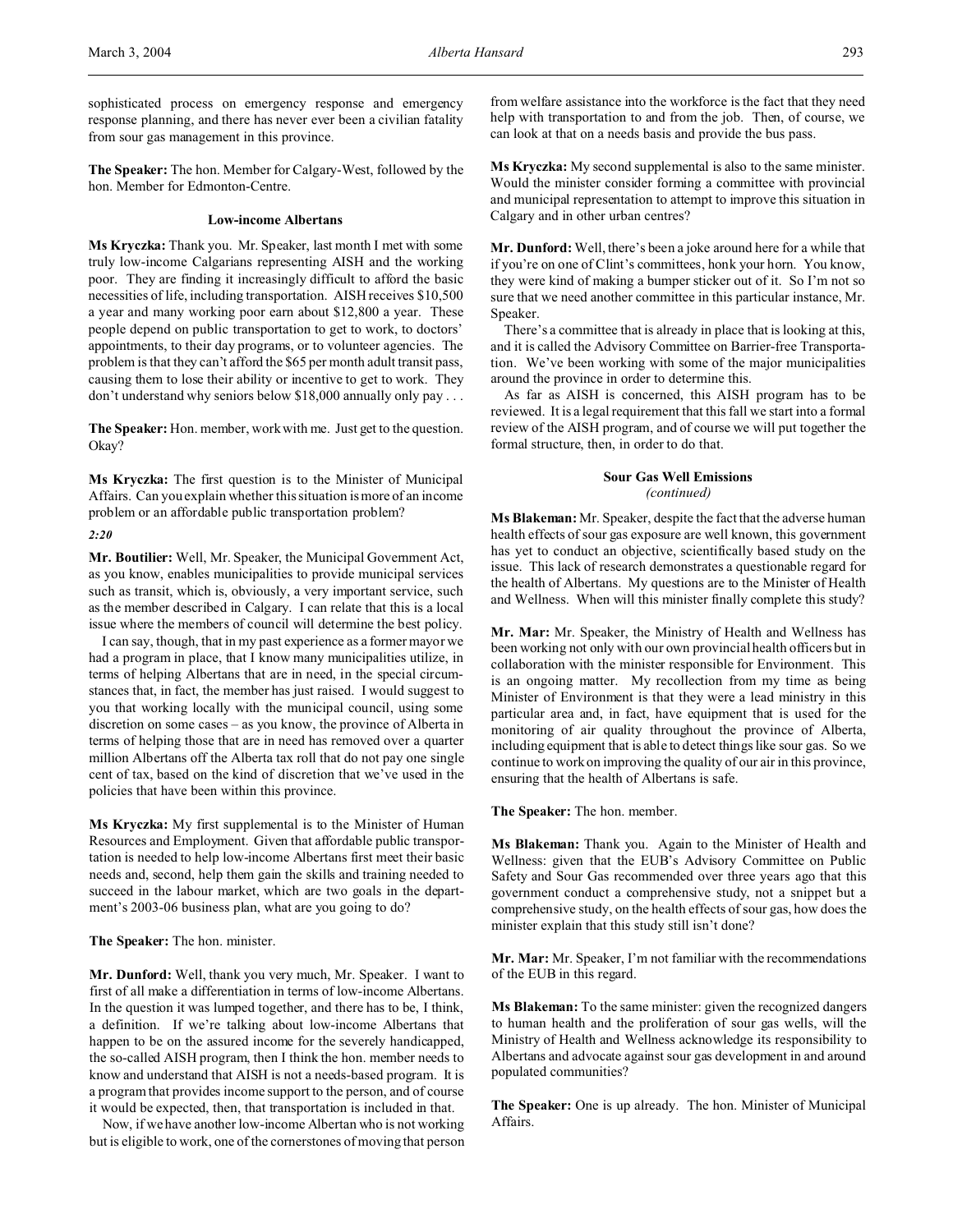**Mr. Boutilier:** Thank you, Mr. Speaker. I would like to add as well that working with our emergency response plan, companies, the industry, also have dependable systems of monitors in place to warn of any potential incident, which is part of the emergency response team. I failed to mention that earlier. There are sensors and monitors in place as well, in answer to the question posed by the hon. member.

**Mr. Smith:** Mr. Speaker, this is an important question. I think that because they're now spreading confusion and misinformation and talking about something that they really don't know the effects of, I'd like to talk with a little more clarity on what the Alberta Energy and Utilities Board does with respect to this important and largeproducing amount. We produce a lot of sour gas in this province. In fact, at the University of Calgary there's the sulphur research centre. In Caroline, where we produce sour gas, they have some of the world's best handling equipment.

Now, when sour gas comes in an application like this, there is a process at the Alberta Energy and Utilities Board. It's an open process, Mr. Speaker. The party opposite could very well apply for intervener status and go and make their own statements. One of the problems they would have is that their interventions would have to be based on fact. I think that may pose a problem for them.

These open hearings, Mr. Speaker, consider the need for wells, well spacing orders, location of the proposed wells and facility, environmental impacts, health and safety impacts, land use impacts, condition of existing pipelines and facilities, and their operators' corporate safety record, compliance record, insurance. Then, in fact, the ongoing side is all monitored by the Department of Energy, and it continues to advise on any changes. Now, this means an emergency planning area. It means a way of alerting everybody to the effect of sour gas in case there is some issue that goes on. I can tell you that the Alberta record is unparalleled in the oil and gas drilling universe and will remain so. It's something we've worked on since 1954.

So, Mr. Speaker, I think it's very important to put forward the salient features of what occurs with sour gas management, how we've got a policy structure with the Alberta Energy and Utilities Board, how we've got a Department of Environment that monitors its particular pieces, how we have industry standards that use stainless steel in their couplings and in their pump jacks. There's a great deal of research and information already done on this. There's an \$18 million study on the effects of sour gas on animals.

**The Speaker:**Thank you. I would invite the hon. minister to return tomorrow under the Routine for Ministerial Statements.

#### **Cattle Industry**

## *(continued)*

**Dr. Pannu:** Mr. Speaker, one month ago today an official in the Ministry of Agriculture, Food and Rural Development said that allegations that packers are gouging cattle producers were investigated but that no wrongdoing was found. Later this week the ministry will release another study, which no doubt will reach the same conclusion despite powerful evidence to the contrary. A question to the Minister of Agriculture, Food and Rural Development: why should cattle producers and consumers put any faith in the carcass evaluation study to be released later this week since her officials already decided a month ago that packers didn't do anything wrong?

*2:30*

**Mrs. McClellan:** Mr. Speaker, it wasn't my officials that decided a

month ago. My officials have undertaken to do a carcass evaluation for me because – if the hon. member were familiar with slaughtering animals and how that animal is marketed, he would know – the information in that preliminary or for-discussion-only document from the beef industry that they refer to was incomplete and inconclusive. Instead of standing up in this Legislature and talking like this was a done deal and that the cattle producers supported this, he would explain that it had all been sent back to committee for further study because it was incomplete and inconclusive, but the hon. member wouldn't know that because I understand he wasn't invited to the meeting and wouldn't be a part of the discussion.

Mr. Speaker, I have said in this House that this is a serious issue. We have a multibillion dollar industry with spinoff components of it in every reach of this province including the capital city, where about 100 companies process agrifood products and ship to a hundred companies in the world, and similarly in Calgary and in many other communities. This is too serious to politicize, and to try and make political gain by coming to attention 10 months after the fact and realizing that we have a problem is unconscionable.

**Dr. Pannu:** To the same minister: are the same officials who did the study a month ago that cleared meat packers of any wrongdoing also involved in doing the study to be released later this week?

**Mrs. McClellan:** Mr. Speaker, I am struggling to understand which study the hon. member is referring to. I referred to two documents. One was to the federal standing committee on agriculture from the commissioner of the Competition Bureau. That is not who is doing the work for me. The people who are doing work for me are the people who have access to the information as best we can get it, which is my department.

Mr. Speaker, to suggest before the study or the review, which is really what it is, or the evaluation is done that it's going to be wrong speaks to the political nature of the question. The honourable thing would be to wait until the information comes forward and challenge it with fact. That's what's missing in this discussion.

Mr. Speaker, anybody can stand up in this House and bandy things around, but I would ask the hon. member – although I understand that that community may not be a high supporter of the NDs – that they take into account the hundreds of thousands of lives of employees of that industry in this province whose livelihoods are at stake.

**The Speaker:** The hon. member.

**Dr. Pannu:** Thank you, Mr. Speaker. My second supplementary to the minister: will the minister table in this Assembly today the findings of an earlier ministry investigation into allegations of price gouging, and if not, why not?

**Mrs. McClellan:** I can't table something that I am not aware of. I've asked the hon. member to send across to me the information that he has that suggests that my department has done a study. Have they formed an opinion? Have they looked at this? Perhaps.

I asked them to do a carcass evaluation for me because I like to deal in facts, and, Mr. Speaker, I don't have that yet. I did check with the department yesterday again, and they anticipate that they would have that information for me on Friday. I have said that I will share it, and share it I will. But I would ask the hon. member again as a courtesy to send a copy of the document to me, and I would be pleased to respond to him. I don't think I've ever backed off from responding to any question in this House.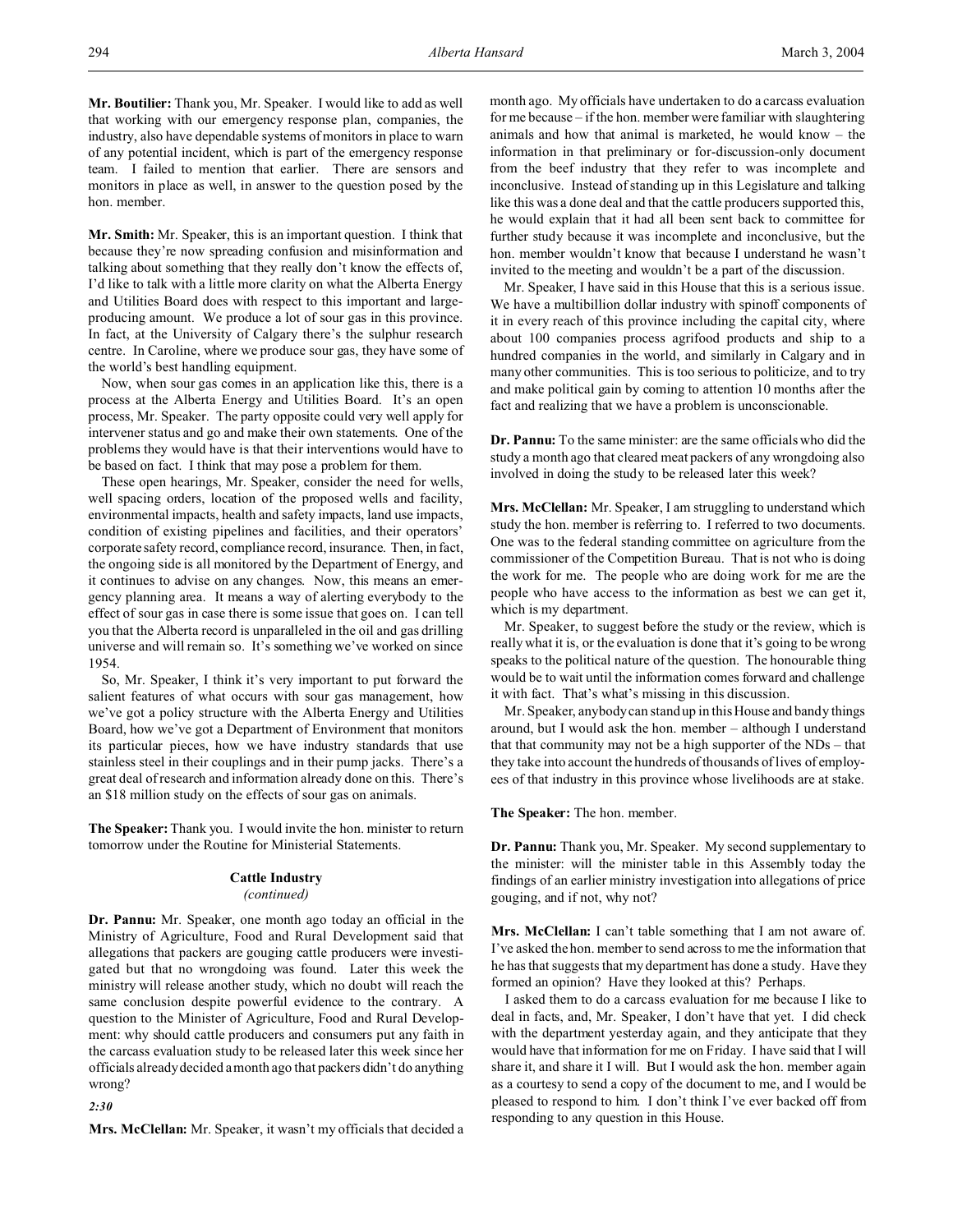## head: **Recognitions**

**The Speaker:** Hon. members, 30 seconds from now I'll call upon the first of seven to participate today.

The hon. Member for St. Albert.

## **Saville Sports Centre**

**Mrs. O'Neill:**Thank you very much, Mr. Speaker. On February 28, last Saturday, the Faculty of Physical Education and Recreation at the University of Alberta celebrated the grand opening of the Saville Centre, which houses new curling sheets and tennis courts on the south campus of the University of Alberta. Mr. Bruce Saville was a major donor to this fabulous new sports centre which appropriately and proudly banners his name.

Let me tell you about this facility which is designed to serve the university community as well as the broader community. It has 10 state-of-the-art sheets of ice for the use of professional and amateur curling teams as well as students and future phys. ed. teachers plus eight indoor tennis courts which will accommodate international meets and programs for young and older able and disabled tennis players plus a 9,000 square foot gymnasium, steam baths, hot tubs, locker rooms, and a lounge that will accommodate 600 people.

Mr. Speaker, the Faculty of Physical Education and Recreation at the U of A can be very proud of this wonderful facility which was built with the vision of John Barry, under the leadership of Dean Mike Mahon, and with the generosity of Mr. Bruce Saville.

# **Second Playing Space, Timms Centre**

**Mr. Maskell:** Mr. Speaker, the arts in Alberta are a dynamic contribution to our cultural, economic, and social fabric. Today I want to recognize an exciting new development in Edmonton's growing arts scene.

On March 1 the University of Alberta unveiled its newly equipped Second Playing Space in the Timms Centre for the Arts, which will provide students, faculty, and community theatre groups with a new learning and performance venue. Second Playing Space is a wonderful and needed addition to our theatre community. With the upcoming renovations at the Jubilee Auditorium and the loss of the Kaasa Theatre in the lower level, it will help smaller theatre groups to showcase their craft, particularly during the summer months.

Mr. Speaker, on behalf of myself and the Minister of Community Development I ask all members to join us in congratulating and in thanking the University of Alberta and Ruth Timms Nishioka for their outstanding support for the arts in Alberta.

**The Speaker:** The hon. Member for Edmonton-Centre.

#### **Alberta Seniors**

**Ms Blakeman:** Thank you very much, Mr. Speaker. It's my pleasure today to recognize Alberta seniors who have been forced by this government to fight for more money for seniors' programs. Just last week more than 20 seniors from the Coalition of Seniors Advocates, COSA, demonstrated outside of Calgary's McDougall Centre in an attempt to get this government to recognize that seniors have been hurt by their cuts to the programs and desperately need to share in the provincial surplus.

These brave men and women are fortunate to be able to take a stand on behalf of all seniors. Many of those hurt by this government's cuts and underfunding are not physically able to demonstrate. Many are in long-term care where they're now paying 42 per cent more for care than this time last year.

Alberta seniors deserve better. Our seniors deserve universal

programs for dental and optical care, premium-free health care, a safe home, and reasonably priced access to care should they need it.

Fortunately, seniors won't take no for an answer, and groups like COSA, SUN, Alberta Council on Aging, Elder Advocates of Alberta, SALT, One Voice Seniors Network, and the Liberal opposition are willing to fight for the rights of all Alberta seniors.

Thank you.

**The Speaker:** The hon. Member for Edmonton-Glenora.

#### **David Angus**

**Mr. Hutton:** Thank you very much, Mr. Speaker. I am honoured to have the opportunity to rise this afternoon and recognize a dear friend, a constituent, and an Edmonton business leader, Mr. David Angus, who very recently joined the board of governors at St. Michael's University School in Victoria, B.C.

St. Michael's University School is a co-educational, independent K to 12 and boarding school of 850 students which specializes in educating students looking to pursue higher learning. Ninety-nine per cent of the students graduate and pursue postsecondary education including top universities across Canada, United States, and the world.

David and his family have had a long affiliation with the school, Mr. Speaker. David attended St. Michael's from 1957 to 1962 and graduated as head prefect. His two sons, Sasha and David, and daughter, Jennifer, are also St. Michael grads. I'm pleased to say that Sasha is currently enjoying an illustrious career with our own Minister of Economic Development. I would like to take this opportunity to thank David on his commitment to our city and business sector and congratulate him on his appointment.

Thank you, Mr. Speaker.

#### *2:40* **Spitz Sylvan Lake Ice Marathon**

**Mr. Ouellette:** Mr. Speaker, I rise today to recognize Mr. and Mrs. Evert van Benthem, Mr. and Mrs. Dirk Appel, and Mr. and Mrs. Peter Yss, and the Foothills Speed Skating Marathon Association. On February 26 and 28 the association held the second annual Spitz Sylvan Lake Ice Marathon, a tribute to speed skating and the three men's Dutch heritage.

Folks in the Netherlands treat speed skating like we treat hockey. It is their national sport, and their Stanley Cup is the Eleven City race, which covers 200 kilometres and draws more than a million spectators.

Evert van Benthem is the only two-time winner of the Eleven City race, and today he farms in Spruce View. Together with Mr. Appel and Mr. Yss and their wives they re-created the Eleven City race on Sylvan Lake in '03, and they continued the tradition this year. This year more than 100 skaters came from the Netherlands to participate in the 200-kilometre race along with competitors from Canada and the United States. As well, many local skaters competed in other events. In total, more than 500 speed skaters competed on the weekend. It's safe to say that this year's event was an exceptional success, and I can hardly wait to see next year's, which we all know will be even better.

So thanks to them and thanks to you, Mr. Speaker.

**The Speaker:** The hon. Member for Redwater.

## **Edmonton Garrison World's Longest Hockey Game**

**Mr. Broda:** Thank you, Mr. Speaker. On February 18 I had the pleasure of attending the official opening of the Edmonton Garri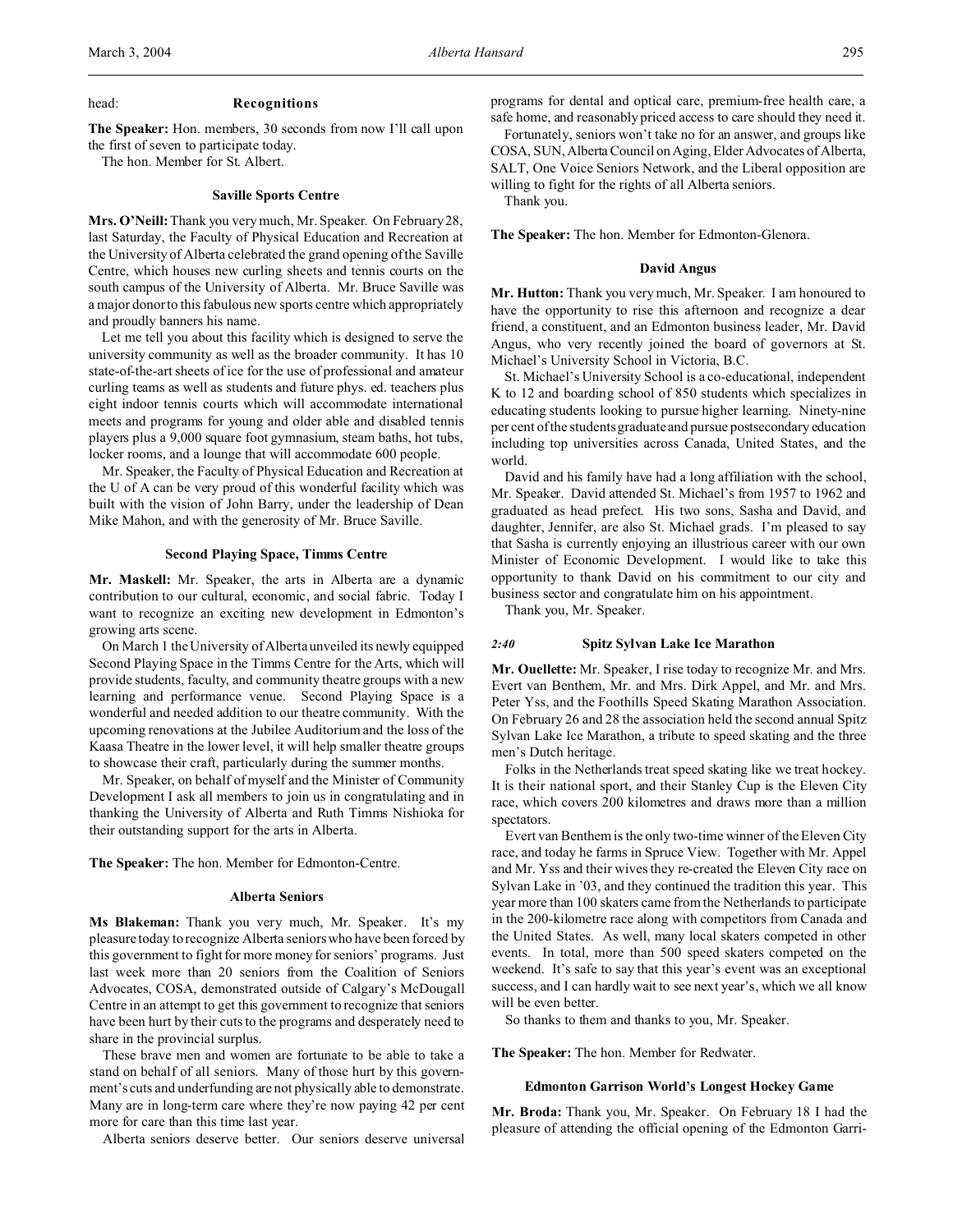son's longest outdoor hockey game. It's also my pleasure to recognize Sergeant Rick Dubé, a driving force behind this event, and the 39 other Edmonton Garrison-based soldiers in their great efforts to set a new Guinness world record in playing the longest hockey game. This event was supported by the United Way, with all fundraising proceeds to be donated to the Stollery Children's Hospital Foundation. Last week, unfortunately, due to Mother Nature and plus 6 temperatures the game had to be called after playing 87 hours and 20 minutes on extremely bad ice conditions. The score was 1,186 for the black team versus 951 for the red.

Congratulations to all on your efforts, and good luck for next year. They are also accepting donations today. Thank you.

**The Speaker:** The hon. Member for Edmonton-Strathcona.

## **International Women's Day Edmonton Committee**

**Dr. Pannu:** Thank you, Mr. Speaker. March 8, next Monday, is International Women's Day. There'll be numerous events held to celebrate this day around our city, our province, and the world. The International Women's Day Edmonton Committee has organized events to celebrate International Women's Day for many years.

For the past two years the committee shifted their focus in the way they celebrate March 8 by participating in V-Day, a global movement to stop violence against women and girls. Through V-Day campaigns local volunteers and college students produce an annual benefit performance of *The Vagina Monologues* to raise awareness and funds for antiviolence groups within their own communities. By organizing and presenting these performances of Eve Ensler's original works, this vibrant and energetic committee last year raised \$10,000 for the Alberta Council of Women's Shelters.

This year the beneficiaries are Planned Parenthood Edmonton and the Sexual Assault Centre of Edmonton. The benefit played to a full house this past Saturday.

I recognize and congratulate this committee for their commitment to women here in the province of Alberta and around the world.

Thank you, Mr. Speaker.

## head: **Introduction of Bills**

**The Speaker:** The hon. Member for Grande Prairie-Wapiti.

# **Bill 16 Residential Tenancies Act**

**Mr. Graydon:** Thank you, Mr. Speaker. I request leave to introduce a bill being the Residential Tenancies Act.

We heard earlier today that there's been extensive consultation with stakeholders, landlords, and tenants regarding the changes contemplated in this bill, and it will update what is already very good legislation.

Thank you.

[Motion carried; Bill 16 read a first time]

**The Speaker:** The hon. Government House Leader.

**Mr. Hancock:** Thank you, Mr. Speaker. I'd move that Bill 16 be moved onto the Order Paper under Government Bills and Orders.

[Motion carried]

## head: **Tabling Returns and Reports**

**The Speaker:** The hon. Minister of Municipal Affairs.

**Mr. Boutilier:** Thank you, Mr. Speaker. It's my pleasure today to table the requisite number of copies of the Safety Codes Council 2002 annual report. As you know, the Safety Codes Council is a valued partner of this government and in particular my department, Municipal Affairs. The council works on behalf of all Albertans, and it's my pleasure today to table the requisite number of copies, and certainly I want to say that I appreciate their good work.

Thank you.

**The Speaker:** The hon. Minister of Energy.

**Mr. Smith:** Thank you, Mr. Speaker. It's a pleasure for me today to table to you and for the House the government response to recommendations of the Advisory Council on Electricity.

**The Speaker:** The hon. Minister of Justice and Attorney General.

**Mr. Hancock:** Thank you, Mr. Speaker. On behalf of the Premier I would like to table for the House five copies of the letter which he referred to in question period today from the Alberta Beef Producers, which references that the support of the government has been vital to the carrying on of the industry and the good work that's been done by the Minister of Agriculture, Food and Rural Development in that regard.

**The Speaker:** The hon. Member for Edmonton-Gold Bar.

**Mr. MacDonald:** Thank you very much, Mr. Speaker. I would like to table for the benefit of all hon. members of the Assembly a letter that I received from the hon. Minister of Energy on September 30, 2003.

Thank you.

**The Speaker:** The hon. Member for Edmonton-Strathcona.

**Dr. Pannu:** Thank you, Mr. Speaker. I'm tabling a document showing that Alberta Agriculture had investigated allegations regarding the packers gouging feedlot operators but had found no wrongdoing.

Thank you, Mr. Speaker.

# **Speaker's Ruling Oral Question Period Rules**

**The Speaker:** Hon. members, we had a discussion yesterday about interventions and points of order and the like. Before I get to the two points of order that have been identified today, let me just note seven additional possible opportunities for intervention today by the chair.

Let's see. On two occasions the chair did intervene to ask the Premier to terminate his answers and sit down and did the same thing for the hon. Member for Calgary-West.

He might have intervened once when the Premier mentioned the name of the hon. Member for Calgary-Lougheed in this Assembly, which is a no-no, and then the hon. Solicitor General got around that same thing by referring to a certain member by the name of Heather. Then the hon. Minister of Human Resources and Employment did the same thing by referring to an hon. member as Clint. So it's kind of an interesting approach.

There would have been a point as well when the hon. Minister of Health and Wellness – Government House Leader, this is a point for yourself and the hon. Opposition House Leader and the House leader of the third party, and this could have been an intervention by the chair, but it was not – mentioned that one should not mention the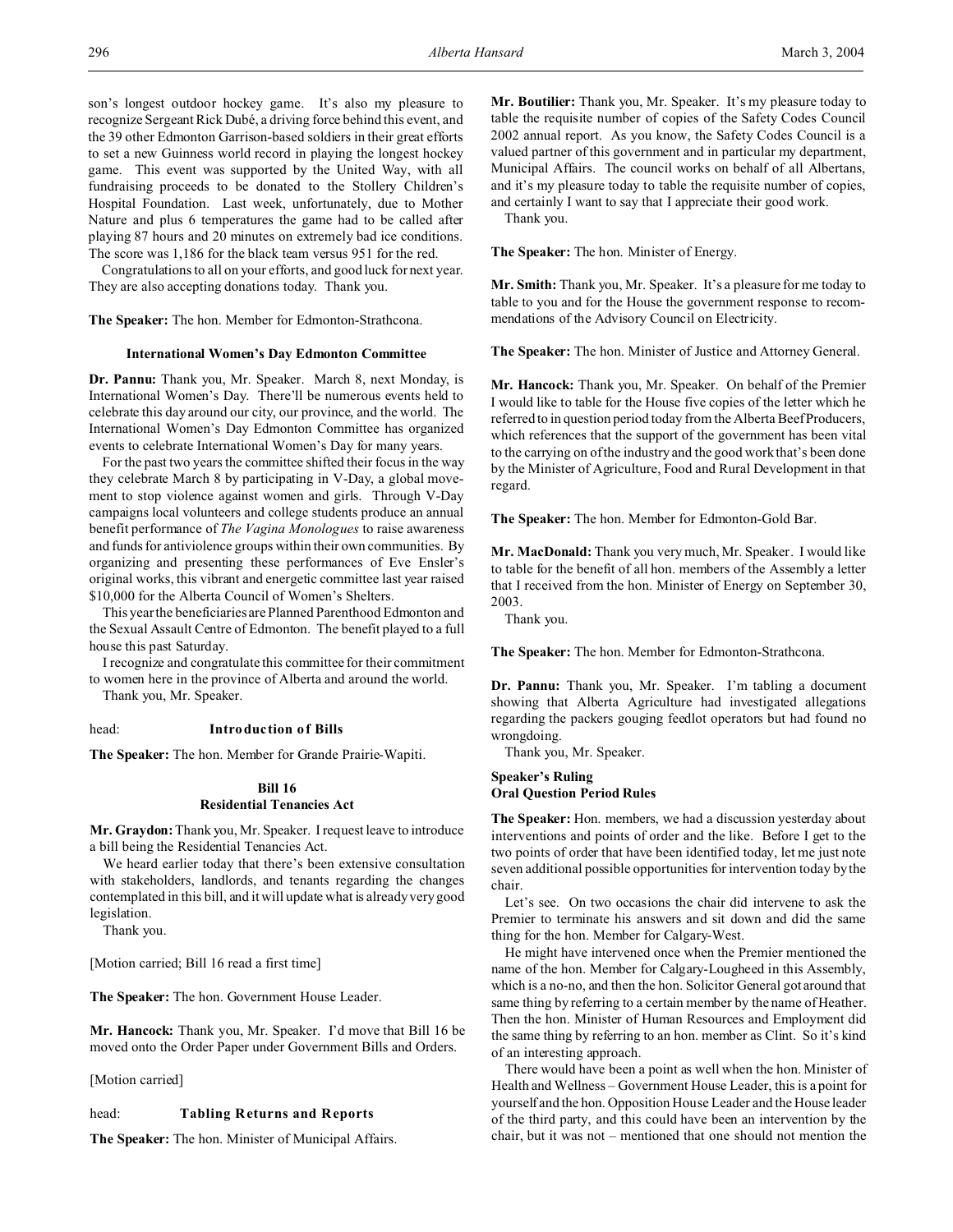names of certain individuals with respect to a certain issue, yet a document had already been tabled in the House identifying the names of those individuals, and the leader of the government had already mentioned one of those names in a response. So there's a circuitous thing in here that if a document's going to be tabled that has names on it and becomes part of the public record, well, just how are we supposed to not deal with it if it is part of the government record?

Hon. Member for Edmonton-Highlands, a couple of words were used here that certainly could have caused interventions. One was the word "cover-up," and the other one was the word "arm-twisting," almost to suggest that something that happened that was innocuous shouldn't have happened.

Those are just seven or eight interventions that really could have occurred but didn't occur.

Now we'll deal with the hon. Government House Leader and his point of order.

# **Point of Order**

# **Preambles to Supplementary Questions**

**Mr. Hancock:** Well, thank you, Mr. Speaker, because I think that really highlights the point of both points of order this afternoon. In fact, I counted a considerable number more that I thought would have been appropriate for intervention.

The point of order that I am rising on first references the second supplemental to a question by the Member for Edmonton-Gold Bar, and I'm rising under *Beauchesne's* 409. The supplemental was something to the effect – and I don't have the Blues, so I'm not quoting exactly – that given that the government lulled the industry into a false sense of security. There are a number of problems with this type of statement.

First of all, under *Beauchesne's* 409 "it must be a question, not an expression of an opinion, representation, argumentation, nor debate." There's been a practice in this House to get around the concept of the rule that says that you can't have a preamble to a supplemental, which is also rule 409(2) that a supplemental does not need a preamble. There's been a method of getting around that by putting "given" in front of a statement as the first clause to a question, thereby saying that it's not a preamble, that it's actually part of the question. I think that in actual interpretation anything that is extra to the question is a preamble whether it's part of the same sentence or not, but that's a question for another interpretation.

## *2:50*

The part that I'm concerned about here is the continuing use of preambles in questions and supplementals by members of the opposition to put matters of argumentation into the equation rather than to state facts upon which they are going to base their question. It's not a given that the government lulled the industry into a false sense of security. It could not be a given that the government lulled the industry into a false sense of security, and it was entirely inappropriate, Mr. Speaker, to put that in as a preamble to the question, which is often done, therefore requiring that one negate the preamble rather than answer the question.

**The Speaker:** The hon. Opposition House Leader.

**Ms Blakeman:** Thank you very much for the opportunity to rise and respond to the Government House Leader's point of order. Just very quickly I will note that in the concern that he raised about beginning sentences with "given that," in fact on February 25 – that's a long time ago – I think about 1998, page 557, the Speaker did note that starting a supplementary question with "given that" was quite acceptable. We are following, as always, good advice, but just to clear that up in case there was some dispute over it.

Now, what we have, in fact, was that the Member for Edmonton-Gold Bar said, "Given that this government led producers into a false sense of security by giving the impression the borders would be open in the new year" and then went on with a question about responsibility and sharing financial burdens. We are basing that on our understanding of, in fact, what people who have contacted us have said.

Now, is it possible for both things to be happening at the same time in this House, where we have the minister stating without any uncertainty that she did not give an impression that the borders would be open and members from the opposition feeling that, in fact, that impression had been given? Of course, that can happen. It's not at all uncommon that we have the two sides of the House often having different experiences over the very same issue. We may well be contacted by different people expressing different points of view.

So was the Member for Edmonton-Gold Bar contravening something by saying that producers had a false sense of security? No, I don't think he was. In fact, when I looked at the documentation around the time that we're referring to, part of the facts in this is that it was around "the impression the borders would . . . open in the new year," which would have been January or February: now.

If I look at a news release put out by the government on October 31, in fact there's quite a bit of discussion from the minister, which is then quoted in other newspaper articles. She does comment on the rules that have been put forward by the U.S., and in fact if those are accepted, then the borders would be open within 60 days. So that puts us into the time period that we're talking about, and indeed – and I will not table the news release in the House – we have the minister responding to that. It is "extremely good news." It's "very encouraging," very "encouraging to note." A number of things.

So that's easily available to anyone in this House. In fact, her points about it being encouraging and it being very good news are in fact reflected in other newspaper stories. So even according to *Beauchesne* 494 it is quite possible that we have two points of view having to be both taken as truth at the same time.

The question itself did seek information, and it was therefore satisfying the major requirements of *Beauchesne* 409, and it was asking the correct minister, who had within her administrative responsibility the issues that were under question. So I would contend that there is no point of order under *Beauchesne* 409 with reference to the question from the Member for Edmonton-Gold Bar. Thank you.

#### **The Speaker:** Others?

Hon. members, the chair has listened very carefully to the arguments given by both the Government House Leader and the Opposition House Leader, and having listened attentively to all of the discussion with respect to it, anything that would impute motives and false motives of a particular nature, of course, would definitely have met the test for a point of order.

In this case it appears to be a disputation of facts, recognizing that this is a highly, highly emotional issue, had been a highly emotional issue at the time, and will continue to be. Countless numbers of producers on almost a daily basis are contacting Members of this Legislative Assembly and asking them the question: when do you think the border will be open? And responses are given at various times.

I hope that that's not a false sense of security given by everyone, but virtually everybody in the cattle business in the country of Canada is contacting not only the members of this Assembly but federal Members of Parliament and everyone across this country for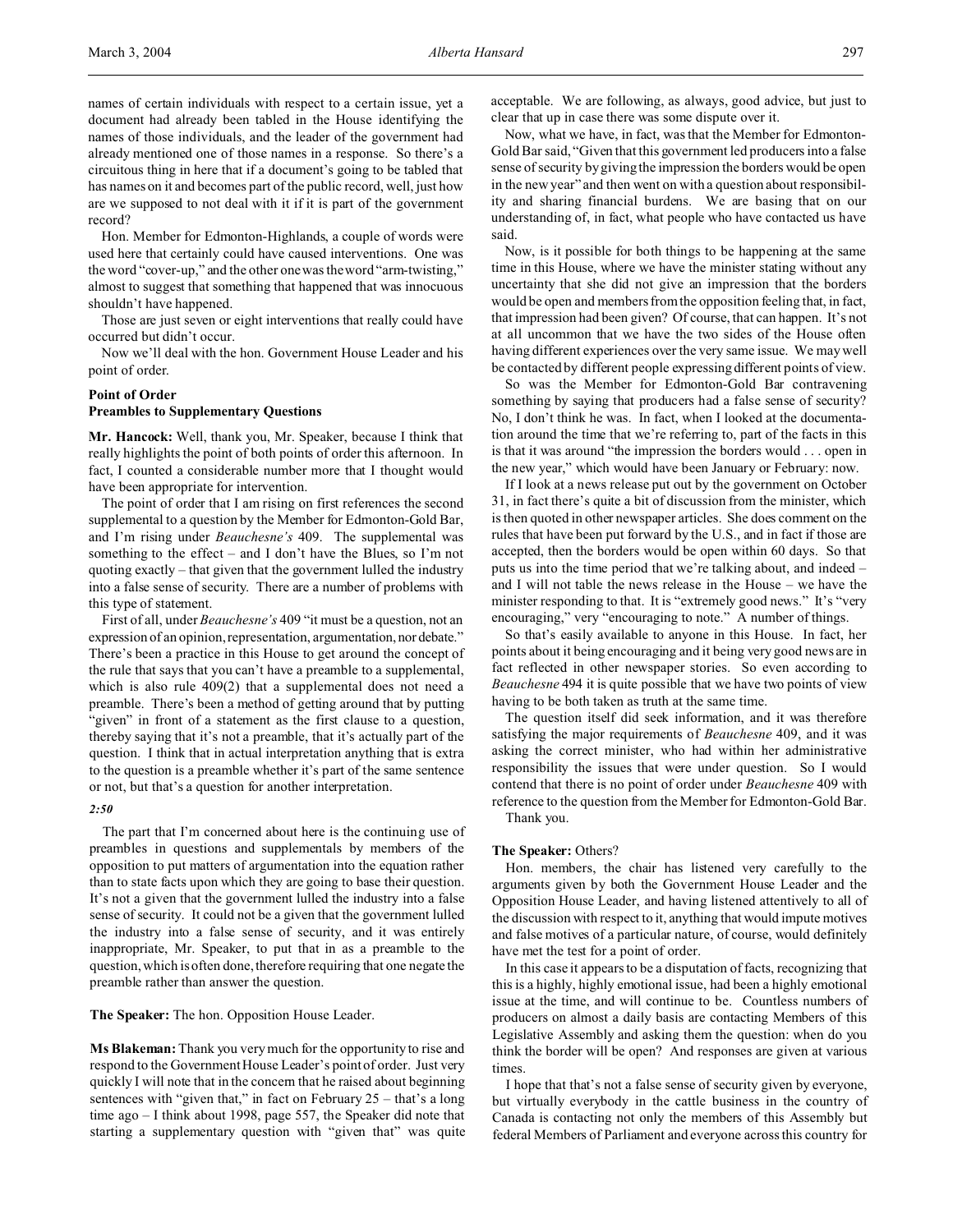I'm not sure if *Hansard* caught the words, but there were some words echoed at about the same time as this question was being raised, something to the effect of: what an idiot. I'm not sure if *Hansard* will pick that up. It won't be helpful, again, because it certainly would not be pertinent language but, nevertheless, perhaps echoed.

The hon. Government House Leader.

# **Point of Order**

# **Allegations against a Member**

**Mr. Hancock:** Well, thank you, Mr. Speaker. Again I rise under *Beauchesne's* 409. Not to belabour the point, but the fact that the Member for Edmonton-Centre went into some debate over the preamble clearly indicates in my view that that was argumentative and called for debate.

I would suggest that the same is true of the supplemental question raised by the Member for Edmonton-Riverview, in his preamble, when he referred to the Premier brushing off questions about a person he was referring to who had attended at a hospital in Calgary. That is an allegation, and it is an allegation of some serious import.

Now, again, in reference to what has just recently been said about using the term "given that," turning a preamble into a question, I wouldn't at all want to debate that you can't make a statement in a supplemental starting with given that. That's a time-honoured tradition, it seems, of the House. The question of whether it's a preamble is really a question of what's in the statement, not that it starts with or doesn't start with given that. The point that I was making is that you can't turn a preamble into a question simply by adding given that. You have to really deal with the context.

In this case there was a preamble, and in this case the preamble clearly, I think, didn't adhere to the proprieties of the House pursuant to 409(7) in that it imputed motives and cast aspersions because clearly it is an aspersion against the Premier to suggest that he's brushing off a serious allegation with respect to people who have to attend at hospital or who have serious illness. We spend a huge amount of time in this House and in this government, huge amounts of people's money are spent by government, 36 per cent of the budget, if I remember correctly, last year on health care issues.

I won't go further into the details because I think there were quite considerable answers given in question period today. I don't think there's anything wrong with the opposition or anyone in this House asking questions on important matters, but in asking those questions, it is wrong to impute motive or cast aspersions on the character of other members of the House by suggesting that they don't treat those questions with respect to individuals that are being talked about in a serious manner. This definitely was a violation of 409(7).

*3:00*

# **The Speaker:** The hon. Opposition House Leader

**Ms Blakeman:** Thank you very much, Mr. Speaker. I think that once again the Government House Leader and I are engaged in questions of interpretation and definition. He is referring specifically to the use of the words "brush off," that were part of the preamble for the question from the Member for Edmonton-Riverview. Well, what does brush off in that context mean? It means sweep aside. It means not deal with, in essence. If he'd like to argue with me about those definitions, I welcome him.

When I go back and actually look at the question and that exchange that happened on February 25 occurring on pages 150 and 151 of *Hansard*, in fact there's a direct question from the Member for Edmonton-Riverview to the Premier asking the Premier what excuse he offers specific to a particular person, situation, stroke victims in a particular hospital.

When I look at the answer that the Premier gave, he comments for some several sentences on his approval rating, which I don't think is specific to the question of either stroke victims, elderly people, or the Foothills hospital. If I continue on and look at the rest of the answer given by the Premier in response to that direct question, he gets into discussing things like electronic health records, physician funding models, wait list registries, and telehealth and then gets into some MRIs, again not dealing directly with the question that was asked of him.

So did he brush off the direct question around stroke victims and that particular hospital? I think it could be argued or certainly interpreted that he did. He did not refer to any of the things that were the key ingredients of the questions that were asked.

Has the Member for Edmonton-Riverview offended *Beauchesne's* 409(7) in imputing a motive? Certainly not. He doesn't impute any motive to the Premier's comments. Does he cast aspersions upon the person? No, I don't think he did. He gives a fairly accurate recounting in his terms of the exchange that occurred between himself, the Member for Edmonton-Riverview, and the Premier the week previous. So I would argue that there is no point of order here.

Thank you, Mr. Speaker.

**The Speaker:** Hon. members, everything must be taken in the context of the question and the impact of the words. In this case part of the give and take in question period would suggest that "brushing off" here is not detrimental to anyone with respect to this particular matter. However, they do become personal, and that's where the chair has a problem. If we stick to questions with respect to government policy, then we avoid these kinds of situations.

head: **Orders of the Day**

head: **Government Bills and Orders**

**Committee of the Whole**

[Mr. Shariff in the chair]

**The Deputy Chair:** We'll call the committee to order.

# **Bill 14 Appropriation (Supplementary Supply) Act, 2004**

**The Deputy Chair:** Are there any comments, questions, or amendments to be offered with respect to this bill? The hon. Member for Lethbridge-East.

**Dr. Nicol:** Thank you, Mr. Chairman. I'll just rise to make a few brief comments about the Appropriation (Supplementary Supply) Act, 2004. One of the things that is quite evident as we go through the review of this appropriation is that over the past year Alberta has faced its share of uncertainty, with forest fires, with agriculture, with increased revenues needed for specific growth patterns in different departments. These are the kinds of things that one would normally expect a piece of supplementary supply legislation to address in the sense that when best knowledge is used to make projections in a budget and we end up with different growth patterns, different disasters, different relief programs that are needed, you show that if we have in effect done a reasonable job of budget estimates, we can expect that in some years not all of them will be right on.

If we look at some of the issues that come up in dealing with the appropriation bill – I went back and checked in *Beauchesne.* It says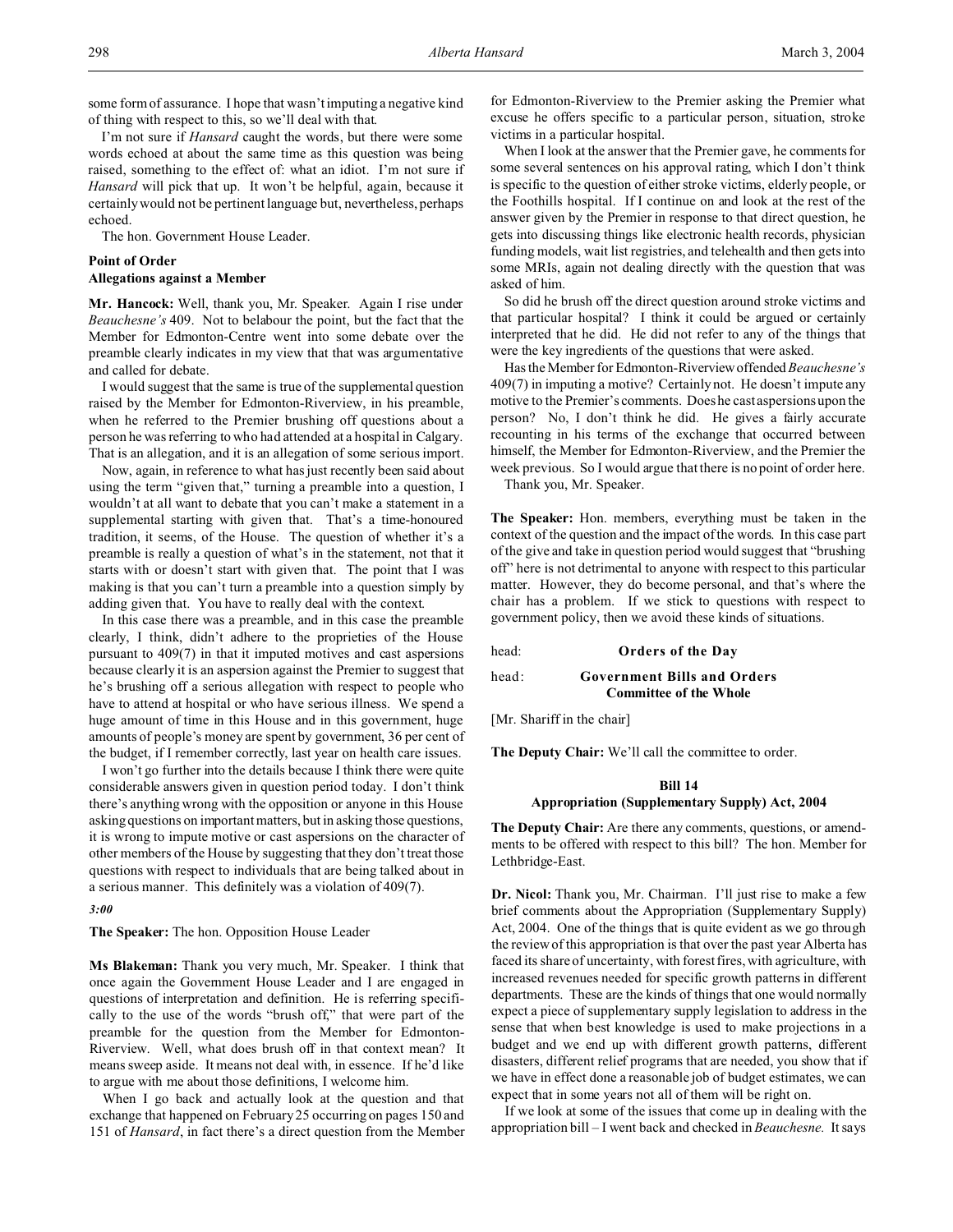basically: to further existing programs. And the one that's interesting is "for a new expenditure on behalf of a newly-enacted statute."

Yet what we're seeing are a lot of new expenditures here for new initiatives that are not supported by a statute. In effect, the government is putting in place new initiatives, new programs mid-year rather than during the legislative debate that comes in a legislative session. It doesn't come through proper budget debate of new programs, doesn't come through notification of intent in the Speech from the Throne. So what we're seeing here are quite a number of actual new initiatives just being put through in supplementary supply without full legislative recognition and debate being introduced.

If you go through and look at them, in Health and Wellness there's the Alberta Wellnet; in Human Resources there's the skills investment program; under Infrastructure there were the dollars that were needed for the natural gas rebate. That in many ways is not a new program because it was put in place as an ongoing program which they didn't expect expenditures for, and therefore they were not in the budget for last year. If we get down under Innovation and Science, there are new initiatives that talk about compliance with the Auditor General, and these should be in effect brought through the legislative agenda again where there's an open debate on how we make sure that the new initiative does comply with the Auditor General's requirement.

When we get down to Learning, we see that there's a new initiative in apprenticeship, trade, and occupation. There's a new program, the Alberta heritage scholarships, under Learning, as well.

When we get into Revenue, there is the purchase of an investment risk management system. This is the kind of investment that should be dealt with through proper budget debate when the process is complete rather than through supplementary supply.

When we get to Seniors, there are also a couple of new programs there in support of the needs of seniors. Under Sustainable Resource Development I guess this is an ongoing one that I talked about originally, the risk associated with needing to have an increase in dollars for inadequate estimates in the original spring budget.

If we look through here, there's really a pattern that emerges in the sense that there are a lot of new initiatives that are funded through this supplementary supply bill that are in support of programs that have not truly had the full public debate that would be associated with programs that were passed and enacted during the full budget debate in the spring. I think we need to look seriously at that and see whether or not we are using the supplementary supply fully.

I think that if we go through there and look at some of the individual components, the main thing that we see is that, you know, in Health there are programs that come out for the West Nile virus. I don't think any of us really understood what the implications of it would be on Alberta a year ago, so the fact that there's new money being added now to cover what we had to do in the past to be proactive on that front would be really quite useful.

#### *3:10*

The other is for the increased cost of the nongroup health benefit program, and this is, I guess, a matter of: are those increased costs for the same program, or is this increased costs for new initiatives that are put under Blue Cross coverage? So we need to look at it from the point of view of, you know: is it just expanded use?

It would help us judge and review the effectiveness of the supplementary supply system and the purpose behind that supplementary supply if that kind of information were made available because, you know, we're talking here about \$2,165,000 being put in for nongroup health benefits. What was the reason for it? I guess that what we need to do is have a little bit of an explanation for each of these items similar to what we get in the main budget when we're

given that kind of information. There needs to be an explanation of what it's being put out for.

You know, when we end up with basically almost a 10 per cent additional allocation in the budget, one begins to wonder what the purpose of the original budget was when the government over a period of a year introduces that many new programs, introduces additional expenditures in that many ongoing programs that they're dealing with. To even further complicate it, we're dealing here with the fact that in the fall session we passed another supplementary bill that, in effect, also increased expenditures to the government by about a billion dollars, and that's in association with, you know, the issues of, again, forest fire fighting and the BSE program supports that were put in place.

So, you know, the degree to which we get full coverage and full debate that can come out on these really needs to be looked at so that as legislators we can go back and talk to our constituents about whether or not these were good.

In terms of the focus that comes out as we look at this, the main programs that we saw under the seniors' program – this is basically a government action. When they started talking about how they were going to help low-income seniors, what they were going to do for the affordable housing program, that, especially the affordable housing program, was being proposed at the time of the last budget, and the dollars that were needed for that should have been estimated, should have been predetermined and put into that spring budget rather than being left and then put into a supplemental budget.

What it does is it sends a signal that, you know, this is important to Albertans, that we will be dealing with it. The exact amount can be adjusted later. But what we end up with is having to have a program there that talks about where this government stands on things like affordable housing, access to housing for seniors, access to care in long-term care facilities.

The idea that we don't seem to have the long-term plans in place that allow for a more accurate estimate of our full budget in the spring seems to be something that the government needs to address. They handled the idea of stability; they handled the idea of natural resource revenue variation. That, in effect, is being looked at now in the budget.

We need to go farther and make sure that as we go into dealing with our full budget process, we do have some mechanism in there to justify the estimates that are made with respect to the uncertainty that's associated with budget on the expenditure side. We've done things now to talk about the uncertainty that's associated with revenues. Let's start looking at how we make sure that risk analysis and risk management get put into dealing with the expenditure side because, you know, we're off by quite a bit on some of these programs when we look at them relative to their original expenditure levels.

Mr. Chairman, I think that kind of gives an idea of where I think this should go. The programs specifically are in an order that they do reflect all of the components that are associated with the main intent of the budget, but there's still again those new initiatives that came because of government action halfway through the year to programs that were already being discussed at budget time and to new initiatives that showed because the government didn't commit to the appropriate expenditure pattern at the time.

I think that it's important that as we go through looking at what is that purpose behind a supplementary budget, we really go back, you know, and read what *Beauchesne* says and talk about the purpose of it. It shouldn't be just, you know: well, we don't have to deal with this now because we've got supplementary supply; we can put it in there. We should be looking at what is an appropriate budget when we do the overall budget and the overall financial planning position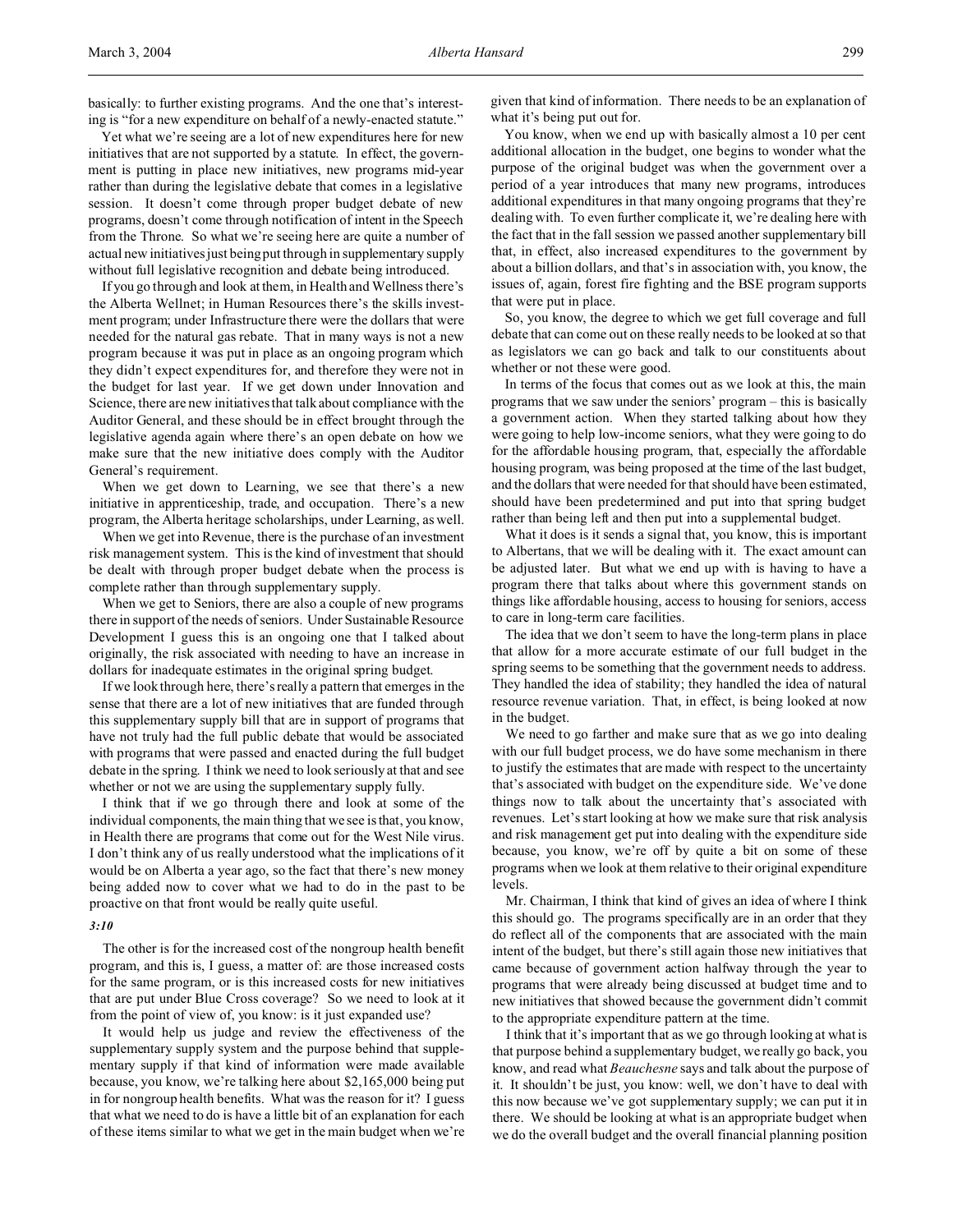for our province, and then this should be in effect fine-tuning rather than a change in direction, rather than a real new program initiative process.

I think it's important that we do make sure that there is consistency and that there is predictability to our budgets because when we start doing this, it in effect increases the baseline of the budget, which we act on again next year, which expands that base, and in effect it gives us two chances to up the budget when we should be looking at what we are doing to make sure that dollars are spent appropriately, that dollars are spent effectively, and that we do get the intent out of the dollars that we spend in this province.

You know, some of the monies that we have spent in the last year have been questioned. They've been addressed by different groups as being not what was expected, and if we're going to be able to carry through and fully answer the questions that these groups raise, we need to be able to say: yes, there was full documentation given; there was full explanation given; there was full interrelationship provided as we did the budgeting process. That only comes with the debate that goes on in the spring budget as opposed to the limited debate that we have to deal with individual programs in the context of the overall plan of the province when we get supplementary appropriations.

You know, it doesn't seem like what we're doing here is effective planning. It's kind of: well, we had to change directions; let's make do. I don't think Albertans want us to make do. They want us to show that we do have effective planning in place, that we are committed to stable budgets, predictable budgets that don't have to be dealt with on a three-times-a-year basis.

That's what we've been doing. Almost every year that I've been in this Legislature, we've had the budget passed, we've had a fall supplement, and we've had a spring supplement before we get interim supply, before we get the next budget. That doesn't create confidence in Albertans that we're really thinking about what we're doing when we put together budgets, that we're thinking about what we're doing when we're putting together a plan of action and a plan of public support, a plan of good government for the province.

So I think it's really important that we end up making sure that in the future we have better processes in place for our budgeting on the expenditure side and that we do have a relationship between those expenditures and the debate that goes on in the Speech from the Throne, the debate that goes on in the primary budget in the spring, so that when we go out to Albertans we can say: see; this is how it fit.

#### *3:20*

If we look back over the last year, Mr. Chairman, I think there are a couple of real issues, the BSE and the forest fires of last summer. Nobody could have predicted those at budget time. So supplementary estimates in connection with that type of uncertainty, I think, fits into the general purpose of supplementary supply, you know, kind of the philosophical intent of supplementary supply. It's something that was not anticipated. It was something that could not have been addressed in the original budget.

Most of these programs that we're giving extra dollars to here, most of the programs that are new initiatives were being discussed last spring, were being dealt with last spring, and their estimates should have been in the budget for them. The ministers have leeway in their budgets as they're presented. They could have fit fine-tuning into that leeway and made it work.

So I think that that's one of the things that struck me as I went through and looked at this supplementary supply, that we really had to make sure that in the future we look at how our long-term plan fits with the wishes of Albertans and we build that into a stable budget-

ing process on the expenditure side. That hasn't been done through the new financial approach taken in the spring, when we put in place the stability funds, when we put in place the transfer of dollars from the natural resource revenues. So we need to look at that. We need to make sure that we do have stability built into both sides, the revenue and the expenditure of our budgets, so that we do have predictability and direction given for Albertans.

Thank you, Mr. Chairman.

# **The Deputy Chair:** The hon. Member for Edmonton-Centre.

**Ms Blakeman:** Thanks very much. My first set of questions I'm going to direct to the Minister of Seniors and housing. If we could get responses from him, that would be great. I know that the Minister of Justice was supplying us with answers last week, so I'd appreciate hearing directly from the man in charge.

A couple of questions. The money that's going to the year-round and seasonal beds in the homeless shelters: I understand that that is dedicated to Calgary. The complete amount of money that's requested through the supplementary supply has all gone to Calgary, and I'm aware that they were under some distress to get assistance, but I'm also aware that there's an equal demand in Edmonton. Being an Edmonton MLA, I'm wondering why Edmonton didn't share in any of the money. If he was going to come forward and ask for additional funds for money already spent – I understand this is already gone – why didn't he come forward and ask for money for Edmonton as well? Why does Edmonton have to wait? That's question one.

An observation and a question as well. The additional \$4.5 million to assist the increased number of low-income seniors with the cost of long-term care accommodations. Now, this is around a planning, timing question, if you will. The notification for the increase in long-term care was given somewhere around the 19th, 23rd, or something of June for increases to take effect on the 1st of August, so inside of the fiscal year that we're still in.

I'm wondering why the choice was made to institute the increase for the 1st of August because it inevitably was going to require the minister to be coming and asking the Assembly for an increase in order to cover those who are experiencing financial distress as a result of this August 1st increase. Why the choice of August 1? Why didn't the minister wait to have the rates go up until the 1st of April, 2004, in which case the increased funds that he's requiring could have been part of the next budget cycle?

So when I see this as a package, I do question the minister about the timing of the increase that was given. Why did they choose the 1st of August when it meant they were to come back? I'm basing this on a premise that it's not something to be proud of nor is it something to be taken lightly that the government has to come back and ask for supplementary supply, this being the second supplementary supply that we've had in this fiscal year.

I mean, ideally we have a plan and the government is able to stick to it. That's why we debate the budget at length and it's approved, and I expect the government to stick to it. So if they don't, then I'm expecting there's some sort of extraordinary reason for that; for example, fire prevention or fighting fires, fighting floods, or emergency services. That certainly can't be expected.

But in this case it was very expected. There was notice given. I would argue not enough notice, but there was certainly notice given for the increase. Why the choice about when it happened? So if I could get details around that, please.

The \$5.5 million for increased provincial funding under the Calgary, Alberta, affordable housing agreement: is this flow through? Is this money that has come from the feds? It's passing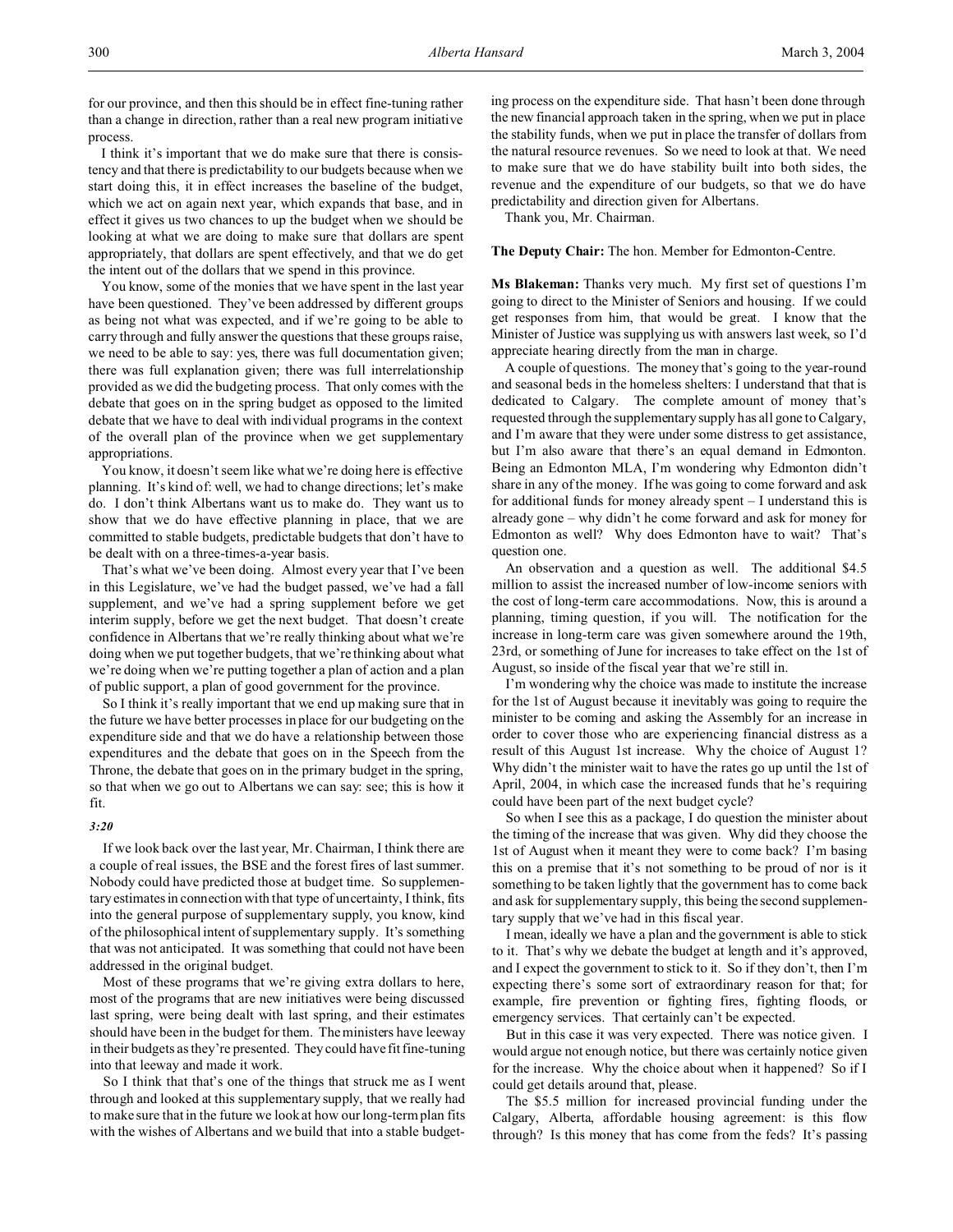Could I know to what projects or to where the \$4.5 million was directed? Who is the recipient of that?

Now, going back to the lodge costs. At the time the reasoning of a number of press releases and responses that we heard from various members of government around the increase for long-term care was that this would result in better: more staff, higher levels of staff, better food. I think one of the ministers was saying that this was about fresh fruit and good garden vegetables for everyone to eat.

What I'm hearing is that they really haven't seen any difference, and I think some people would argue very strongly that there has been less service, less of everything in long-term care. So when do we expect to see better? When do we actually see the fresh fruit? Is there some sort of time that I can pass on to those people that phone me and say, "When is this happening? We haven't seen any improvement at all."

I've gone through the *Hansard*. I did read the responses from the Member for Edmonton-Whitemud, the Attorney General. I don't see the answers to these questions. If somehow I missed them, my apologies. I hope I'm not repeating. But I'd like to know: what was the increase in the number of seniors that required assistance as a result of the long-term care fees increasing?

We've actually got two different kinds of people that would be requesting assistance through Alberta seniors' benefits or the special needs program. You have people that were already receiving Alberta seniors' benefits who now need the additional funds from the ministry to be able to pay the increased bill. The question I'm asking specifically here is: how many people slid below the line? In other words, they now require assistance that they didn't need before. So what's the increase in the number of people who've asked for assistance that's directly tied to the increase in the longterm care rates?

The Member for Edmonton-Whitemud did give some numbers. He was talking about that 48 per cent of seniors living in long-term care were eligible for supplementary benefits. That doesn't mean that they asked for them and took them. Later he's talking about a different number, with 57 per cent receiving supplementary assistance, which is actually a larger number. So I'll just ask for clarification there.

# *3:30*

I'm also interested in how many more seniors requested Alberta seniors' benefits assistance citing increased power bills and increased insurance costs as the reasons that they now needed to come to the government for assistance. Has the government done any kind of analysis going back three years or going back five years to say that these are the pressures that seniors are experiencing? I've noticed that there's a new section in the budget document that the government is producing in which they talk about the pressures that they feel are particularly affecting them, environmental factors I think sometimes they call it. So what are the factors that are affecting seniors needing to come to the government for assistance? I think that's part of why we see the need for this additional 4 and a half million dollars.

I'm also looking to the minister for a discussion around efforts to reduce the need for funding from the government for homelessness; in other words, to find some kind of housing for them, affordable

housing in the sense that it's low-cost housing. I had a meeting with members from the Edmonton builders association – I think that's who it was – and they raised a number of points. They're cognizant of the need for and their part in providing social housing. They were looking for some consideration from all different levels of government so that their costs were lower. If they understand what the need is, I'm wondering where the government is coming from.

There are always two sides to homeless funding. One is enough mats on the floor, and two is places that people can go and actually not need a mat on the floor, move into some sort of housing, even if it's a boarding house situation, someplace that they call home, where they go to over a long period of time. What I see is more and more and more need for mats on the floor. So we're not actually addressing the homeless problem. This was raised on February 25, but the answer that was given was inconclusive.

So I'm giving the minister an opportunity to shine here with the plans that he has around this so that we don't see him coming back next year looking for another \$900,000 – it's almost a million dollars – in assistance. Maybe next year he'll be looking for that assistance for Edmonton, seeing as this year it went to Calgary. I hope that doesn't have to happen, but I'd be interested in what the plans are here.

I also have questions for the Minister of Learning, but if I could prevail upon the Minister of Seniors to answer those questions, I can sort of complete that package. Thank you very much.

## **The Deputy Chair:** The hon. Minister of Seniors.

**Mr. Woloshyn:** Thank you very much, Mr. Chairman. I'll try to address the questions as best as I can here. With respect to the homeless and the request for funding there, I don't play nor will I play the Edmonton versus Calgary game, so when I hear that Calgary got some and Edmonton didn't, there's something wrong. It's rather irritating, because we look at what is required. It's not only irritating; it's also very misleading. I guess that since Edmonton got more through our Alberta/Canada housing program by some \$600,000 last year than Calgary, then I should reduce Edmonton's commitment there to keep it even, although the needs in Calgary, I'm sure, are equal to or higher than in Edmonton.

With respect specifically to the \$900,000 Calgary hit a crisis, if you will, in the need for mats, as you put it, which I certainly find extremely difficult to deal with in terms of my acceptability of them, because a large number of mats on the floor is not my idea of how people should be accommodated.

We took over the operation of the Sunalta Shelter for a variety of reasons, which I won't go into now. That was a part of that money. I'm sorry; I don't have the figures in front of me. We can break that out for you, if you wish, at some point later. The other part was that we decided to be proactive in the case and made an arrangement with the Calgary Drop-in Centre for some 200 emergency mats – these will all expire on March 31 – which is a crisis, if you will, that I'll be looking at again.

Edmonton did not come into the equation, thankfully, and I repeat: thankfully. Other than for the people with addiction problems – and remember that Calgary Drop-in Centre takes in everybody; that doesn't apply for all shelters. In Edmonton we had a problem with folks with addictions who didn't have a place to stay. A couple of years ago a 30-person trailer was opened up at the Herb Jamieson Centre. I'm sure you're familiar with that. This year through a partnership between ourselves and the Edmonton Joint Planning Committee on Housing fund, we've added another trailer there, meaning that basically almost all the people who would appear on a basis with some sort of intoxicants and were not eligible in shelters did, in fact, have a roof over their head.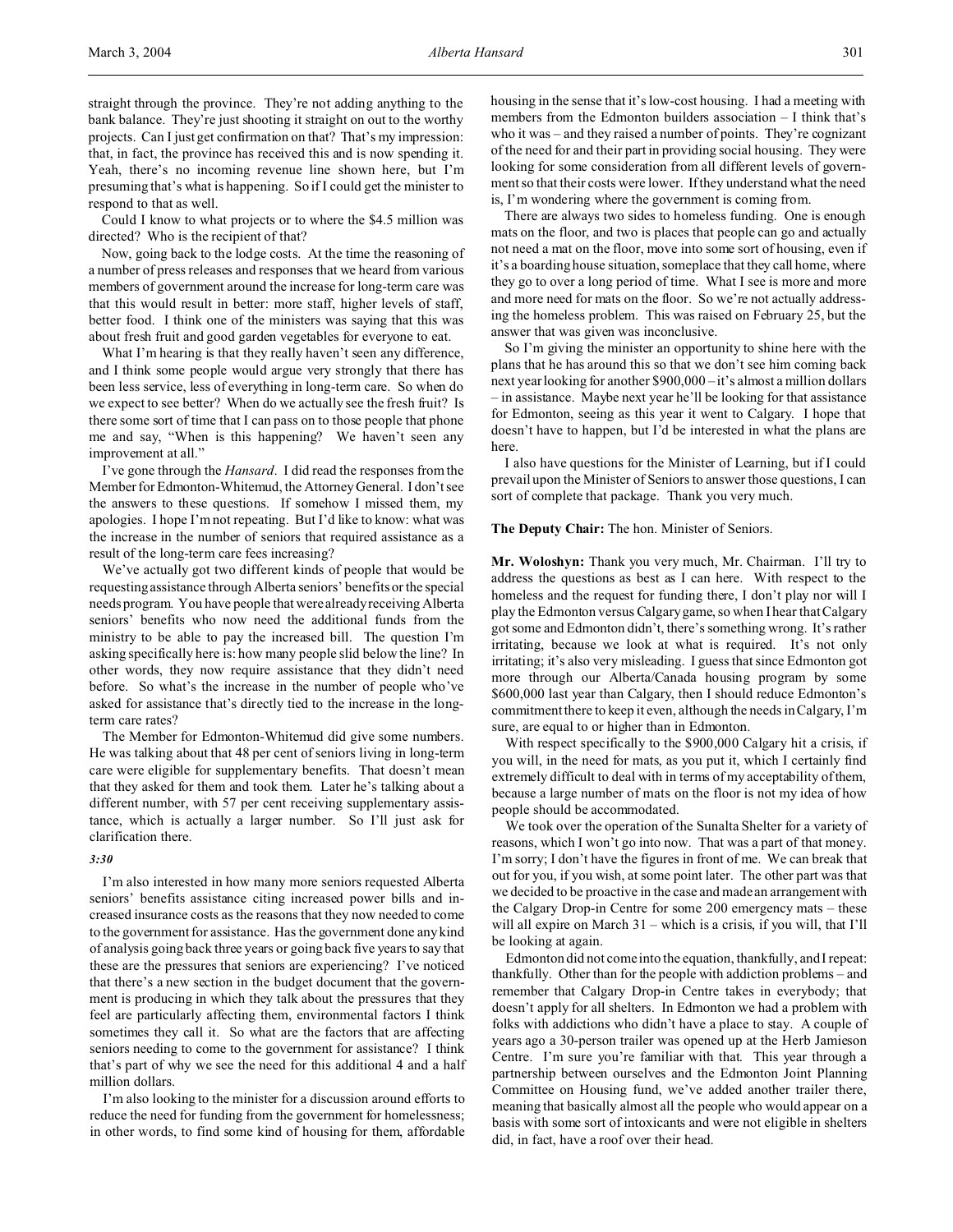So that left us Urban Manor. Urban Manor is not a homeless shelter. Urban Manor is a transition house, and this is where we have all sorts of confusion between what is a homeless shelter and what is transition. All homeless shelters don't have homeless mats. They have transition beds. We're trying rationalize this whole thing in terms of what their functions are, who they're serving, and how they should be funded. That's something that will take a while to sort out. I believe Calgary Drop-in Centre looks after 800 and some odd people. All of those are not mat people by a long shot. A good number are transition.

Getting back to the Herb Jamieson Centre, not counting the trailers, we fund Herb Jamieson for 265 spots, whether they're used or not. I've just got the numbers for the first three weeks of February here. Here are the numbers that used Herb Jamieson. Remember that 265 is the magic number. I'll just go through February 1 through 23, and that's the last number I have here. February 1 was 183, then 184, 182, 209, 202, 169 on February 6, 181, 198, 195, 194, 192, 192, 179 on February 13, 188 on February 14, 195, 218, 217, 206, 189, 160 on February 20 – that gave us, thankfully, 105 spots that could have been used – and then 166, 190, and on February 23 it was 202.

The same cannot be said for Calgary. You would see that they were loaded right up to capacity. If you wish  $-1$ 'm not going to table this right now – sometime I can share these with you, because we get the report on a nightly basis.

So to answer your question, Calgary had the need. Edmonton, thankfully, has a need for housing, but we didn't have an urgent, immediate need for mat spots. I hope that answers your question with respect to the homeless and the request there.

We'll do the affordable housing now too. The \$5 million, or \$5.5 million I believe it is, is new money to match monies that were already in the budget from CMHC. So we had a choice of either increasing it to match that or had the possibility of letting some money lapse or negotiating with CMHC to see if they would bring it over to next year. I was very fortunate in the fact that Treasury Board agreed that we had the projects provincially on the books where we could prudently use this money. It's all allocated through projects. The projects, incidentally, as they're released, are on our web site. It's easy.

We do have a process that we have to go through because we are 50 per cent partners with CMHC. We have to agree on the projects; we have to agree on the funding per project. That system, quite frankly, has levered a lot of money out of other areas, unbelievable amounts of money, and I must say at this point that I'm extremely pleased that Alberta is a leader in actually getting through the program. We're the only ones that have matching dollars.

A few months back we were the only ones that had suites already occupied under this particular program. We've had arrangements – and they're all available to anybody. Some are not-for-profit, some are municipal, some with Canadian Mental Health, and in fact we have some private projects both in Red Deer and in Edmonton where people who have, I guess, a big heart have come forward and have guaranteed affordable rates for people in need for a 20-year period. The agreement that the other provinces signed was for 10 years. So we've stepped way ahead of the group on this whole affordable housing business, and so far it's working quite well. As you know, we have two more years to go on the program.

So that, hon. member, was new money, which would translate into \$11 million, roughly, that would still come in this year, which would then end up being considerably more when you consider what the other partners, the municipalities or whoever, on the projects would put in. So it was a very good thing there.

## *3:40*

With respect to long-term care there was far more than the 4 and a half million dollars to pick up the difference. I believe we have somewhere between – now, I'll have to verify these numbers at some point – 8,500 and 9,000 seniors who receive support from us. A good number of seniors which we did not assist – when the rates came through, they had changed their addresses from home to the long-term care facilities. We didn't know that because our cheques go through direct deposit. So they weren't actually accessing all of the funds that they could and should have and were entitled to.

The other thing that we did was implement at this time, as you know, the desire to have a \$265 residual income in there. That also drove it up a little more than what we had anticipated. So the amount of dollars that went into picking up the long-term care rates was considerable, and we had a 4 and a half million dollar shortfall for the year. That isn't the total picture. It wasn't bad planning. It was a matter that we didn't anticipate that those folks would be there.

The other things that I might add. There are two comments. One, the money went out prior to their needing the increase, so they had it in their pockets. Secondly, if you're wondering why August, why not wait, that's a very good point to raise. The reality is that some not-for-profit operators were telling us – and I had no reason not to believe them – that they would be in fact looking at closing beds, and that's something that in this climate we really couldn't have, plus the fact that the rates went up to I believe \$42 for a semi-private bed. It's not unreasonable for the services they receive.

In keeping with our philosophy of looking after the people in need, we have done just that, and my colleague from human resources, who also has people in there, has had to come up and work some things out there too. It was a good move. It was prudent. The timing I didn't like any more than anybody else. I'd have liked to give a longer notice, but I believe it was close to two months or whatever it was.

The point that you must remember is that anybody who had a need received the money beforehand, so in fact some actually ended up with a greater amount in their pocket than they had before the increase. We implemented the fact that they had to provide free cable, wander bracelets, incontinence supplies, which were all part of it, and the number of beds that were required. These were all surcharges that you didn't see, and that was bundled into it. So from that aspect I think it was done very well. As I say, we had the system going, and quite frankly the Auditor General will be looking at the involvement of seniors and ourselves, which we welcome.

We will be looking at some other things in terms of our ministry with respect to accommodation and responsibilities there. I believe the General hospital is in your constituency. If you take the trouble to go talk to the people there  $-$  Caritas operates it  $-$  you'll find that they anticipate through this increase about an additional \$670,000. Now, I'm going from memory here, so if I'm off on a number, please don't hold me to it.

They have already committed to two things: one, getting more staff, which has been a cry there, quite a considerable amount more, plus they're looking at menu improvements – whether or not that includes the fruit that you mentioned, I don't know – as per the tenants' wishes, which will cost them an additional \$300,000. As it pertains to the operators of the General hospital long-term care, all of the increase that they're receiving, they'll show you, is going right back into tenants' benefits, if you will. So we can't ask for a heck of a lot more than that.

I think that covers the questions. If there is something I've missed out, either give the office a call or drop us a note, and I'll try to cover it for you.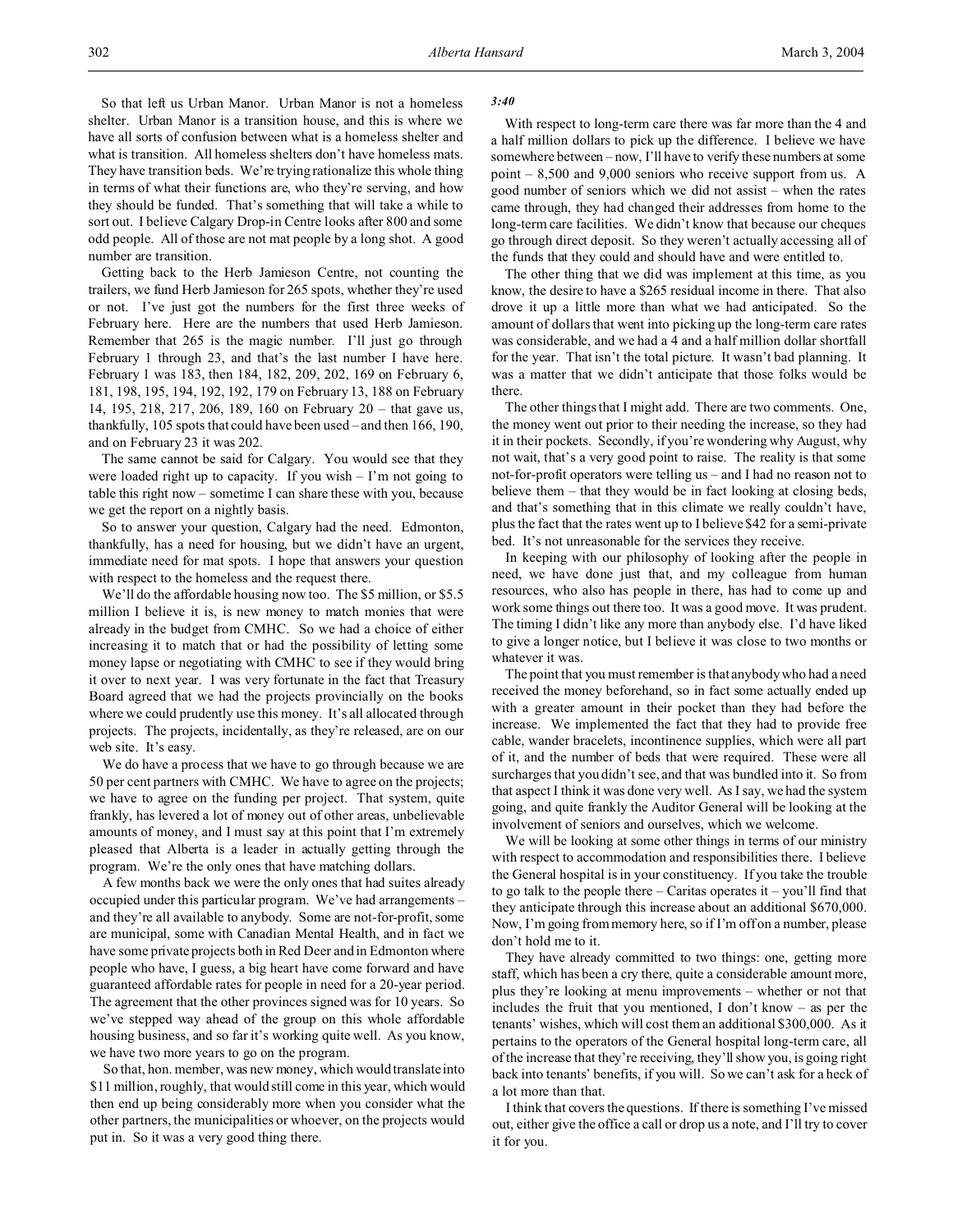**The Deputy Chair:** The hon. Member for Edmonton-Gold Bar.

**Mr. MacDonald:** Thank you very much, Mr. Chairman. I was interested in participating in the debate this afternoon on Bill 14 and certainly interested in the comments from the hon. Minister of Seniors.

Whenever one looks at the issues surrounding seniors, that the income does not necessarily meet the expenses at the end of the month, it is a double-edged sword. When one looks at, for instance, just what the third-quarter fiscal update said about seniors and seniors' expenses, certainly it had increased almost \$50 million from the budget. That included \$22 million for seniors' benefits to assist low-income seniors with increased long-term care fees, \$12 million for the special-needs assistance program, \$8 million for operation and maintenance costs of housing facilities, \$5 million for affordable housing, and \$1 million for homeless shelters. Well, that should certainly be an indicator, a signal that many seniors are having a great deal of difficulty whenever you see that expense increase.

To see here in Bill 14 that there is close to an \$11 million allotment, \$10.9 million in total for seniors' programs – I would urge the hon. minister and the government to have a look, have another close look in the next couple of weeks before the budget is printed at what is going to be coming next year for retired persons in this province. You look at energy costs; you look at insurance costs. There's no doubt they are high. We're not going to go into this in a great deal of detail, but the programs have to reflect those costs because those costs have certainly changed.

Now, Mr. Chairman, this is the second supplementary supply request by the government in the current fiscal year. Last November 16 government ministries and one office of the Legislative Assembly, the office of the Information and Privacy Commissioner – and I think that request certainly was centred around the fact that the office of the Information and Privacy Commissioner had to be expanded to look after the new private privacy legislation. But this request for a total of \$1.2 billion in supplementary supply for operating expense and equipment/inventory purchases and capital investment was made. It is a large sum of money to request especially since the government's new fiscal framework had just been announced seven months earlier.

We'll certainly have a budget in a couple of weeks, at least I hope we do, and the government will most likely be introducing an interim supply bill in the near future. I as one member of the Official Opposition am aware that there are always situations which arise, but the continued reliance on supplementary supply points to some real problems with the government's budgeting processes and their review/forecasting ability. Relying on supplementary supply to make up for budget shortcomings demonstrates a clear lack of effective management and long-term planning.

# *3:50*

I thought that a lot of this would have been solved with the stability fund. The hon. Member for Lethbridge-East had been talking for, well, it seemed to be years about a stability fund, and I guess that in this case imitation is the finest form of flattery because the government finally listened to the hon. member and came forward with the stability plan. Now, many people, including this member, are surprised at how large it has grown, but it certainly makes fiscal stability stronger whenever we can smooth out the peaks and valleys in budgeting. But it can't be used as a re-election fund, and that's what my big fear is.

There is a lot of money. We have a lot of resource revenue. Maybe we should have more. Maybe our royalty collection system needs to be looked at because time is running out as the western Canadian sedimentary basin declines in production of both conventional crude oil and natural gas production.

I'm certainly not advocating that we spend all this surplus at once to get re-elected. I think some of it should be squirrelled away, squirrelled away not for the next election or the one after that but for the next generation. I would like to see something stronger put in place to prevent governments in the near term from getting at this money.

Perhaps we should have a benchmark there, Mr. Chairman. Let's say production of natural gas fell by 50 per cent from its current level by the year 2018. If the production levels fell and there was a reduction in government revenue, then and only then could we access this money that has been squirrelled away. We have to start saving money for the future, whether it is through the Alberta heritage savings trust fund or some other mechanism. These times, unfortunately, are not always going to be with us. We certainly have spending requirements with public health care, public education, and I think we can meet those. I think we could meet those. If we look after the pennies, the dollars will look after themselves.

If we had to reduce the size of cabinet, I think that would be a good place to start, and if I was doing that, I think I would have the hon. Member for Medicine Hat in the cabinet, not outside. I think the hon. member should be there, Mr. Chairman. I don't care who's in it; it just should be smaller. That's one place to start.

We have this new fiscal framework in place. Bill 2, the Financial Statutes Amendment Act, came about in the spring of 2003, yet we have this amount of money to discuss this afternoon, Mr. Chairman. When you consider that this is a government that portrays itself as prudent and conscious of every dollar, I don't know what is wrong when we need so much money at once in supplementary supply for the second time. I can certainly see where there are emergencies. We've discussed those. But I don't know what signal this sends the Alberta taxpayers.

As you go through this, Mr. Chairman, you see Infrastructure, Innovation and Science, Learning, Health and Wellness, the Human Resources and Employment department, Revenue. Revenue is, interestingly enough, requesting \$875,000 for the acquisition of an investment risk management system, and I for one would like to know if the minister could provide more detail on the investment risk management system. I certainly hope this is not what I think it is.

Now, Sustainable Resource Development. A total of \$14.8 million is requested to provide for increased firefighting costs as a result of the severe drought conditions. This emergency assistance will be funded, as I understand it, from the sustainability fund. I like the word "stability" fund better.

This ministry requested a total of \$113 million for firefighting in the first supplementary estimates last fall. Where were the forest fires during the last four months? Has the minister already spent all of the \$113 million that the department requested in supplementary supply for firefighting just four months ago? I would have to question this ministry's budgeting skills because certainly there have not been many fires lately, at least not in the forest. There may have been some in this Assembly, but the forest has been spared.

Human Resources and Employment. Before I conclude, Mr. Chairman, I would like to note that the total amount requested here is \$28.6 million, which can be broken down as follows: \$14.6 million for supports for independence to address caseload and costper-case increases and \$14 million for skills investments. How many Albertans are applying for supports for independence at this time? By how much has this number increased over the past year and the past five years? Hopefully, in the budget that is coming forward, there will be an increase in the supports for independence payments and also for those Albertans on AISH.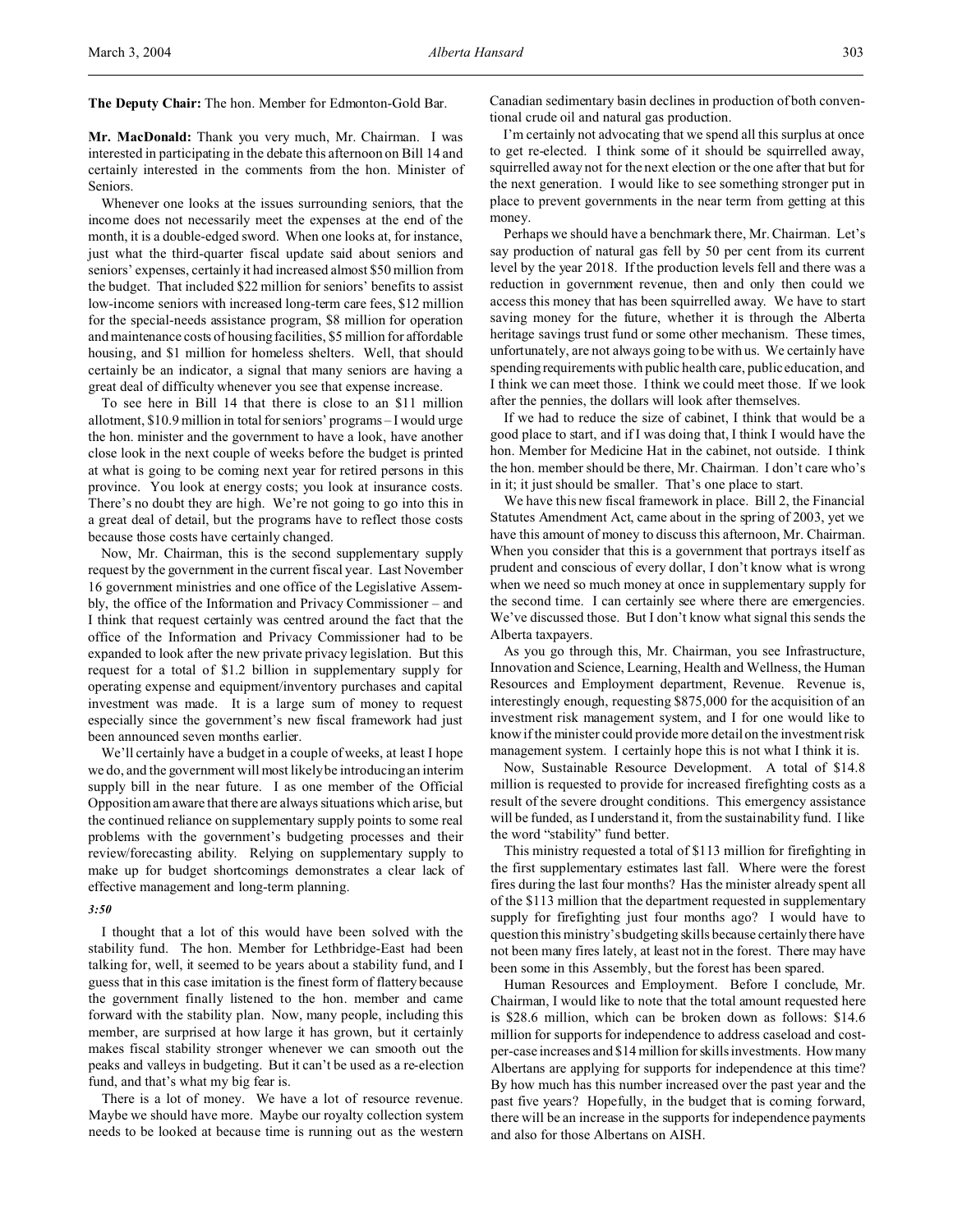Now, is the ministry at this time planning on increasing SFI rates? Certainly, we know that inflation is squeezing the poor in this province, whether it is energy costs, whether it's rent costs, food costs. Many people are very, very concerned about the cost of living. There seems to be a reduction in constant dollars if one were to look at SFI benefits in Alberta. If you look at the period of time between 1992 and 2002, the purchasing power of the benefits that SFI clients have has fallen by almost 30 per cent in the last decade. Again, I think we can manage to finance these programs and set some money aside at the same time. It's going to take diligent and prudent management.

In conclusion, Mr. Chairman, I think we can't forget the needs of those who cannot for whatever reason look after themselves with full-time employment, and I would urge the minister in a province as wealthy as Alberta, with the lowest minimum wage in the country, to stand up and, please, on behalf of those that have been budgeting on very little, look at their needs in the budget. This amount, hopefully, is a sign that the ministry finally acknowledges that those rates are not adequate, and hopefully we will see a permanent increase in those rates in this next budget.

Thank you, Mr. Chairman.

## *4:00*

**The Deputy Chair:** The hon. Member for Edmonton-Strathcona.

**Dr. Pannu:** Thank you, Mr. Chairman. I rise to speak to Bill 14 while it is in debate in committee. I was present last week when this House spent two hours looking at the supplementary supply request that was put before it. This was done on Wednesday evening, February 25, and I had a whole lot of questions that I raised and observations that I made at that time. Various departments, from Seniors to Learning to Human Resources to Health and others, were ones that I focused my comments on and raised questions with regard to the supplementary supply requests made by those departments.

In general, first I want to say that this is the second supplementary supply request that has come before this House during the current budget year. We had dealt with the first supplementary supply request in December of 2003 and at that time in the House approved, of course, extra spending, including \$780 million in BSE assistance that was put through supplementary estimate number one. In the current supplementary supply estimates, number two that is, \$35 million is being added on top of the money allocated for natural gas rebates last fall, totalling \$216 million. In total, about \$1.1 billion in excess spending was added to the budget in the fall sitting. Another a little over \$120 million is being added in supplementary spending that this bill deals with so to a total of close to \$1.3 billion in extra spending over the period of the current fiscal year.

Some of the requests deal with clearly unexpected events: the BSE, the forest fires and the disaster relief required as a result, the report of the Learning Commission and the government's response following the release of the report to reduce some pressure at the classroom level through the hiring of some teachers, 1,000 of whom had been let go just in September last year. So some of these elements in this request are quite justified because not everything could have been predicted, particularly dealing with natural disasters or the mad cow disaster that the province has been facing and trying to cope with.

Some others could have been avoided. For example, some of the increases in the seniors' costs were due to the shift in government policy requiring seniors to pay anywhere from 38 per cent to 50 per cent more for long-term care costs. That certainly is something that could well have been avoided and therefore need not have been included in the past year if only the government had cared to wait until the next fiscal year to bring in this policy. I'm opposed to that policy, but even if the government had chosen to bring it forward, it could have waited until next year.

So the route of the supplementary supply request to deal with unpredictables is an appropriate route, but to deal with other predictable expenditures that the government decides to undertake is such that the supplementary supply route is not a desirable route to take. It's much more prudent for the government to think through its policies ahead of the budget and build into the budget whatever resources those shifts in policy are likely to require. While I'm dealing with this general sort of pattern of the way in which government creates the need to seek supplementary supply resources and estimates from the House, it leaves something to be desired.

The unpredictable costs? Yes, we should be as a House always willing to deal with those through the supplementary supply route. But ones that are predictable, the result of deliberate changes in government policy, should not be funded through supplementary supply. I think the government should have the discipline and the foresight to plan properly and wait until the new budget is approved by this House. So that much for the general sort of comments.

One concern, Mr. Chairman, that I expressed during my participation in the debate in the House last Wednesday evening, February 25, had to do with the review of SFI and AISH rates that the Minister of Human Resources and Employment indicated he was going to undertake during this coming year. I had urged him at that time to start the review early rather than late in the year. He had indicated that he didn't think that it was possible for him to proceed with it until September or October this year.

I hear from my own constituents, many of whom are dependent on these government social programs, that they are desperate to see some increase take place in the rates because they are finding it impossible to pay their bills given the present amount, which has been frozen over the last five years now. On a daily basis I get requests from them for me to urge the government to expedite the review and to make changes in the rates so the payments go up as a result of this review, and the sooner this is done the better. Clearly, the Minister of Human Resources and Employment is not in a position to build it into the budget that will be presented here to this House in a couple of weeks, on March 22, I think, but I would like to urge him to advance the dates of the review that he is willing to undertake so that he can increase those rates as soon as possible and then use the supplementary supply route in this case to request the additional funds that will be needed in order to respond to the revised rates for AISH and SFI programs.

## *4:10*

Mr. Chairman, the other question that I had on the evening of last Wednesday that I would like to return to had to do with seniors' programs. The Minister of Justice on that day presented, first of all, the supplementary supply estimates for that department and did his very best to respond to the questions and the inquiries that members of the House made to him, including myself. I would like to draw the attention of the Minister of Seniors to the *Hansard* issue 7 that includes the debate on the supplementary supply for Wednesday evening, February 25, in which I asked some questions for which the Minister of Justice was not in a position to give detailed answers, and he hoped that the Minister of Seniors would look at those questions that I raised and provide the answers.

For the benefit of the Minister of Seniors I want to draw his attention to the questions that I asked starting on the bottom of page 183, the left-hand column, and going on to about one-third or onequarter of the right-hand column on that very page. There are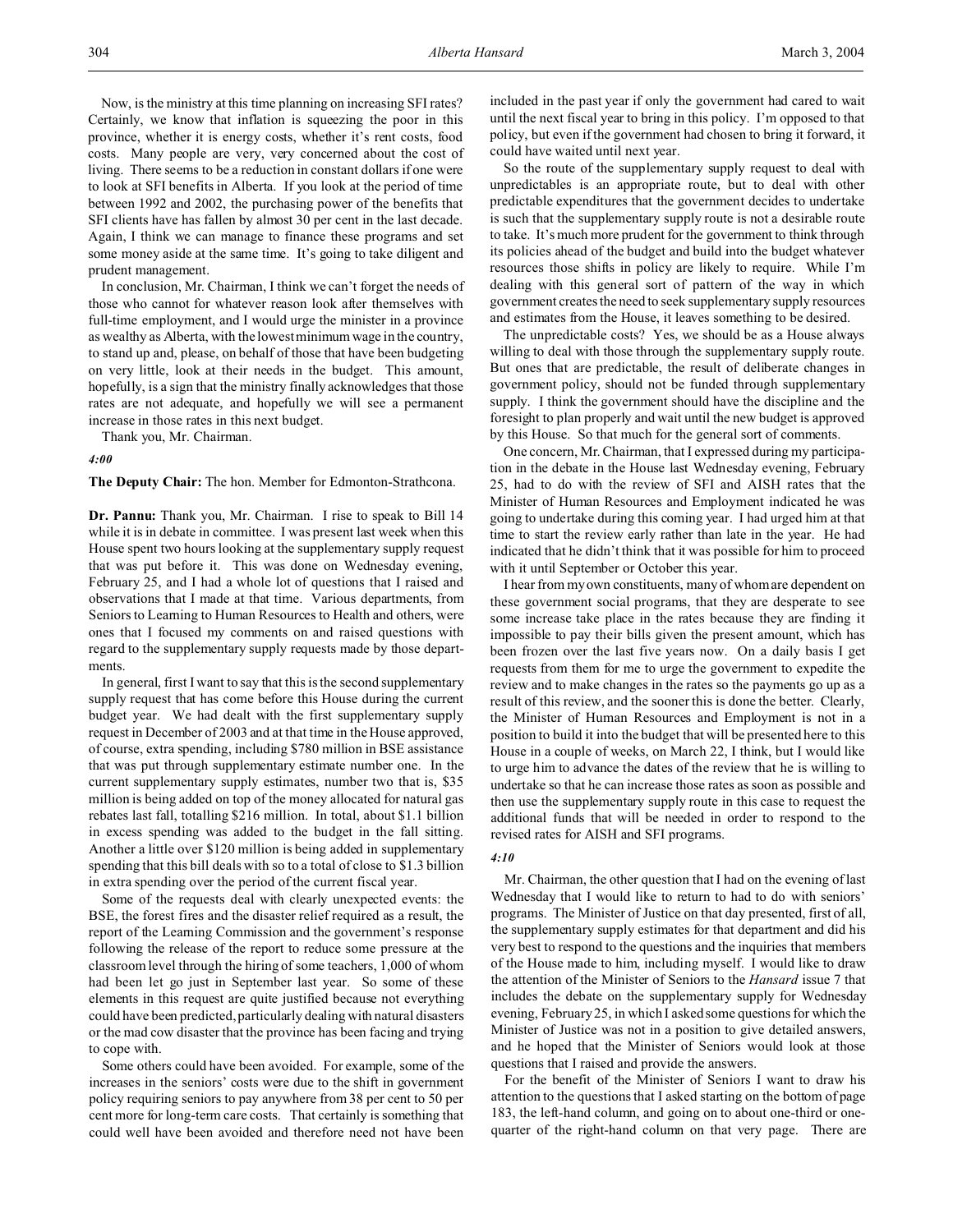several questions there if the minister would be so kind to address them for me.

Part of the question that I had asked, that I've just referred to, was in the form of a bit of a comment related to the concern that seniors and seniors' advocates have been expressing consistently over the last several months now following the death through a serious accident of Mrs. Nelson in this city with respect to the declining quality of the care that seniors receive in the long-term care facilities. That's happening at the same time as seniors are having to pay 37 or 38 per cent to 50 per cent more for the care that they receive.

So the question then is: when these increases were being introduced, they were justified in part, both by the government and certainly by the long-term caregivers association, a private, for-profit group, on the grounds that extra money is needed to increase the quality of care. What we have seen since the introduction of these increases is quite the opposite of what was argued in support of bringing in those extremely high increases all at once. So that was a comment on my part, and I think that the Minister of Justice and Attorney General appropriately called my observations comments to which only the Minister of Seniors can respond.

So I will conclude by asking if the Minister of Seniors would like to respond to my concern. I reiterated in a sense the concerns of seniors' advocates concerning the declining quality of health and, therefore, concerns about the safety of residents in long-term care facilities. And, secondly, to the minister of human resources: I hope he had some time to reflect on whether or not he can advance the date at which the review of AISH and SFI rates will start, if he can tell the House whether he, indeed, is in a position to start the review much sooner than he anticipated in his response to my question on last Wednesday, February 25.

Thank you, Mr. Chairman.

**The Deputy Chair:** The hon. Minister of Seniors.

**Mr. Woloshyn:** Yes. Thank you, Mr. Chairman. I take exception to the hon. member's comments. There are some inaccuracies. For example, the Long Term Care Association includes most of the longterm care providers: for-profits, not-for-profits, and public providers. Public providers, I stress again. They're all in the association. So it's quite erroneous to say that it appears that it's just for the forprofits.

I think it's extremely inappropriate to judge a system on a sad incident that, indeed, should not have occurred, but to take that incident and say that that is a measure of what happened when the rates went up I think is very, very misleading and again erroneous. The rates did not go up 50 per cent. They went up significantly, yes, but they're still the second lowest in Canada, the second lowest in Canada at that rate.

Also, I would like to point out that in addition to what the tenants pay, there's an average of another \$95 a day that the province through the health authorities puts forward to look after the health needs of these people. In my reply to the questions from the Member for Edmonton-Centre I indicated one facility – and granted, it's only one facility – where, in fact, they have indicated that these increased revenues are going to flow back for an improvement to the care that they are giving.

The long-term care provided for the vast majority of the residents in those facilities is excellent. Will you have complaints periodically? Yes. Will they be valid in some cases? Yes. But to say that the whole system is deteriorating on the heels of the increased rates is not accurate by a long shot.

Should we be monitoring the system? Yes. Are we going through and doing our due diligence to ensure that the system will be at the highest possible level? Yes. That's why the Auditor General is involved. That's why the two ministries responsible for housing, Health and Seniors, will be looking at this to ensure that we have the best possible care, the most appropriate care for the people not only in long-term care but in the lodges, in any facilities that we have and are involved with as a government.

So I'd ask the hon. member, before he jumps to conclusions, before he jumps on the bandwagon of people who have been looking for problems continuously and then indicating on one incident, one tragic incident, that the system is somehow all wrong, to reconsider the comments that he's making. If he has legitimate questions to ask, I certainly would be more than pleased to answer them.

**The Deputy Chair:** The hon. Government House Leader.

**Mr. Hancock:** Thank you, Mr. Chairman. I'd move that we adjourn debate on this matter at this time.

[Motion to adjourn debate carried]

# **Bill 8 Blue Cross Statutes Amendment Act, 2004**

**The Deputy Chair:** Are there any comments, questions, or amendments to be offered with respect to this bill? The hon. Member for Edmonton-Centre.

**Ms Blakeman:** Thanks very much, Mr. Chairman. I'm glad to get the opportunity in Committee of the Whole to comment on Bill 8, the Blue Cross Statutes Amendment Act, 2004. I believe that this act is in fact flowing from the Alberta Blue Cross Review Committee, chaired by the Member for Calgary-Lougheed, that was established in August of 2002 to review the competitive advantages that it has, some governance and accountability. It's now reported back almost a year ago, in April of '03.

# *4:20*

It seems that the Alberta Blue Cross Review Committee recommends that the Blue Cross exemption from paying premium tax be removed. There were no changes to the corporate structure of the income tax regime, but this is certainly going to cost that organization money, which will of course be passed on to Albertans, and I'm sure that they will certainly see this as an increased cost in health care.

So we've got a level of the playing field. This is always interesting to me when we get a nonprofit sector that's offering a service and then there seems to be agitation from the profit sector that this isn't fair, that somehow there's an unfair advantage that's given to the not-for-profit agency and, goll darn it, they should not be allowed to do this, and they've got the famous level playing field. I'd like to see this level playing field some day. I'd really like to see it because I've never actually seen all these changes result in a level playing field. Most importantly, they do not result in a level playing field for Albertans. It results in a fairly steep incline out of their pocketbook.

And what is so wrong? We had a nonprofit agency that was providing insurance for additional services closely connected to the health care sector. There was a reasonable premium. People could choose not to purchase it if they didn't wish to, although most seniors are involved in it because it's offered as a program through the government. What is so wrong with that service?

Health care – oh, maybe that's where it all falls apart. Here's where the Liberal opposition and the government members really part ways: whether health care is a commodity, something that can be bought and sold and subjected to supply and demand and market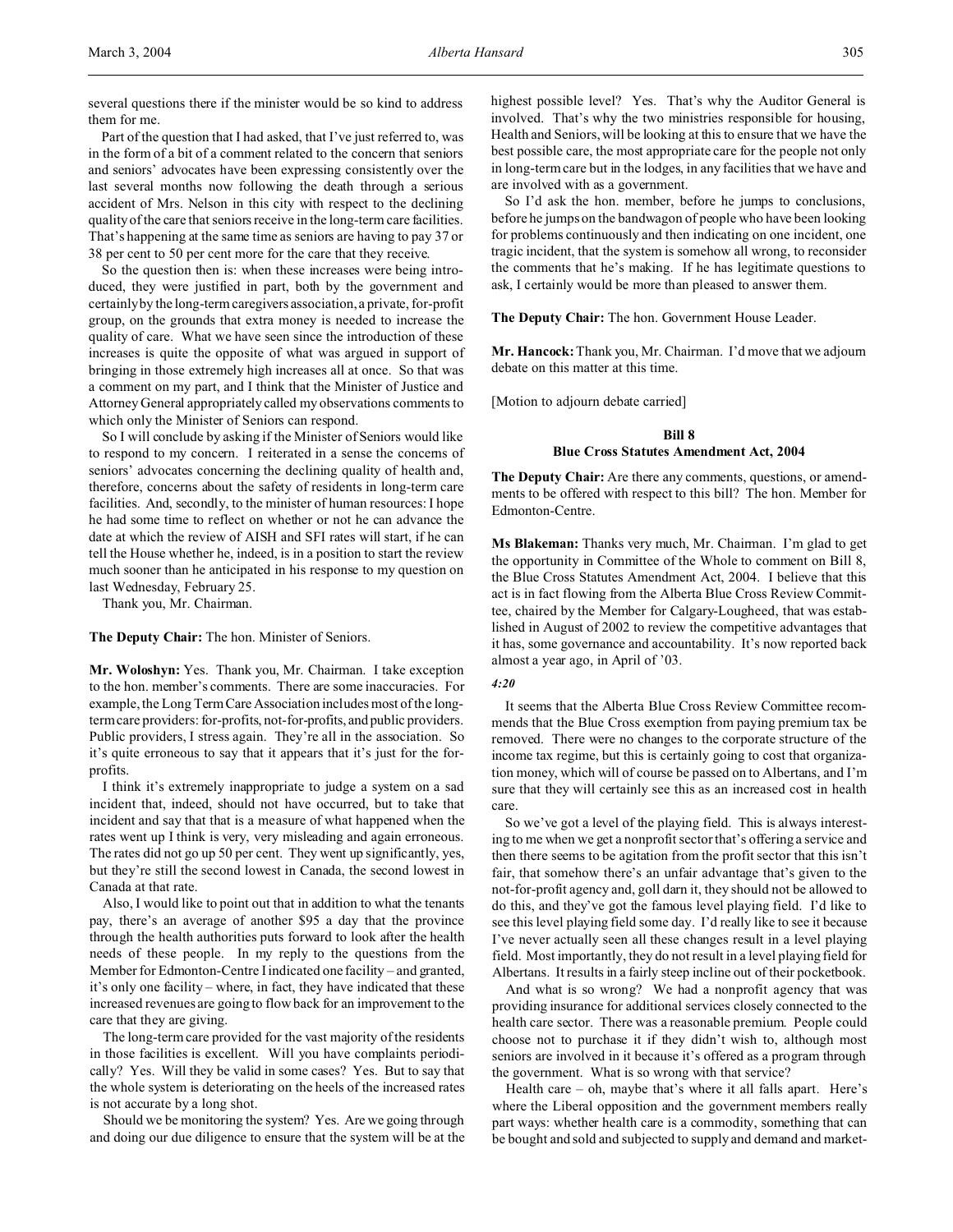driven forces, which seems to be where the government comes from, versus where the opposition comes from, that this is a necessary service. Access becomes a very important key component of it, and it needs to be as accessible as possible to all people.

The idea that we need to sell more health care or increase the demand for health care that somehow results in an additional payment – I mean, I don't think that health care is like selling hamburgers or running shoes. It's just not. We don't really want to create a demand for it. We don't really want people saying: "Gee, my neighbour had a hip operation. I want one too, and could I get it in blue, please?" It's not a situation that we want to see ourselves in. We want to reduce the demand on the system.

The other example I can think of with this was that we had seniors' residences, some of which offered a cafeteria-style breakfast and lunch, I think, not dinner. There was an argument from the nearby business community that this was an unfair business advantage, that these seniors' centres were offering food for a charge. It was a minimal charge, but it was a charge. The nearby restaurants wanted this unfair advantage removed. Either they had to charge socalled market rates or they had to stop doing it because the business community was at a disadvantage; it was not a level playing field.

Well, when you really looked at it, what was going on here? I mean, most of these were cafeterias that were housed inside high-rise apartment buildings that were filled with self-contained units for seniors. Part of what they were trying to do with the cafeteria was to get people out and get them socializing. This was part of a preventative health approach. If they could get people coming down into the cafeteria and socializing with other people, there would be friendship and support and better mental health, and this, in turn, would pay off in terms of overall better health and less cost to the system. In fact, the argument was finally won.

This was all taking place in the context of tax-exempt status, and this was another part of the unfair advantage that these little cafeterias had. So the fact that they were providing a service that was beyond that of simply food production or offering of food to be purchased was a determining factor.

I fail to see how the argument is different here. We have a nonprofit that was offering a reasonable service. It benefited Albertans. It was offered at a reasonable cost to them. I fail to see who was being incredibly disadvantaged here, except if you buy into the argument that health care should be available to those with the most money to pay and should in fact be moving towards a privatized system. Then this makes sense to me.

I don't see what was so wrong with the system that we had, that had been in place for some time, except that you've got certain industry interests that want a piece of the pie. They want some of the action. But I don't see that once you bring in those for-profit operators this is going to offer a better service at a better price to Albertans.

So once again we're bringing in a private sector here, and in some cases a private sector that is going to benefit from taxpayer dollars in that the government already offers Blue Cross to seniors at no cost. So these private operators are going to get taxpayer dollars. This isn't simply a matter of additional services that people either pay for and get or don't pay for and cannot access. It seems to me that the private sector is always interested in health care when they're going to get access to taxpayer dollars, and that's certainly what seems to be happening here. So I don't see this as an advantage at all for Albertans.

We have these amendments that are levelling the playing field between Alberta Blue Cross and the private health insurance companies, and part of the levelling of this I think is that it's now going to require Blue Cross to begin paying this 2 per cent premium

tax like the private health insurance companies do on their private insurance programs. Now, I'm not sure why we have an additional tax in here, because one presumes these private industries are already paying business taxes as levied upon them. So what's the additional levy for, and why is it connected around the health program? If I could get an explanation of that, that would be helpful.

The bill is also introducing the payment in lieu of tax, the pilot program for net income from Blue Cross's operations excluding the government-sponsored benefits programs, and those were the ones for seniors that I was talking about.

I did try to review *Hansard* to see if the sponsoring member had responded to some of the points that my colleague from Edmonton-Riverview had raised. Unfortunately, the section that I downloaded just contains his comments. So if the member did respond, I'm not aware of it, and I apologize if I repeat here. In that case, feel free to refer me to *Hansard* and the page number, and I will quite happily read it on my own time and not take up the time of the member or of the Assembly.

# *4:30*

My hesitation is manifesting itself in opposition to this bill. I don't feel that the changes that are proposed here ultimately are in the best interests of Albertans. I think what it does is put the interests of private health insurance companies ahead of ordinary Albertans, and frankly I never feel that large corporations, particularly insurance companies, really need my help as a legislator to do well. They seem to do just dandy on their own. But I do find that ordinary Albertans often do need my help in the form of legislation that makes it easier for them or more accessible to them or ensures that there is equal access to services. We have so-called ordinary Albertans – I'm not going to use that term any more; I don't think any Albertan is ordinary. They're left to pay for increased insurance premiums and, I think, decreased support from health initiatives.

Now, I know that my colleague from Edmonton-Riverview has a couple of times referred to questioning the rationale of the sponsoring member for reversing what seemed to be the position of the committee that she was chairing, that the committee came out with one series of recommendations and then those recommendations got flipped around. As I heard the Member for Calgary-Mountain View say earlier: you must be reading the graph upside down; turn it the other way around, and you'll see. It sounds like there was one series of recommendations which were then turned upside down, and the reverse was in fact recommended.

If I could just get an explanation of why that happened. You know, was there information that the committee didn't see or didn't understand that would have caused the reversal in what the recommendation was coming out of the committee? I guess the argument is that if that's the basis for what this bill is proposing, then perhaps it's coming forward under flawed circumstances or with a flawed reasoning behind it, and it's not sufficient to uphold the bill.

We have the two so-called levellings, which are the 2 per cent insurance premium that would now be required of Blue Cross and then the removal of Alberta Blue Cross's tax-exempt status on its non government-funded business and making it subject to the same so-called pilot program, which does require Blue Cross to remit an amount equal to the combined federal and provincial taxes that would be applicable on income from its nonprofit business. We can certainly, without trying too hard, see how that's going to affect Alberta Blue Cross, and of course they're going to end up passing that on to Albertans.

This is not a victimless decision here. This is going to affect Albertans in their pocketbook instantly, and there's no question that's who ends up paying the difference here. What we've really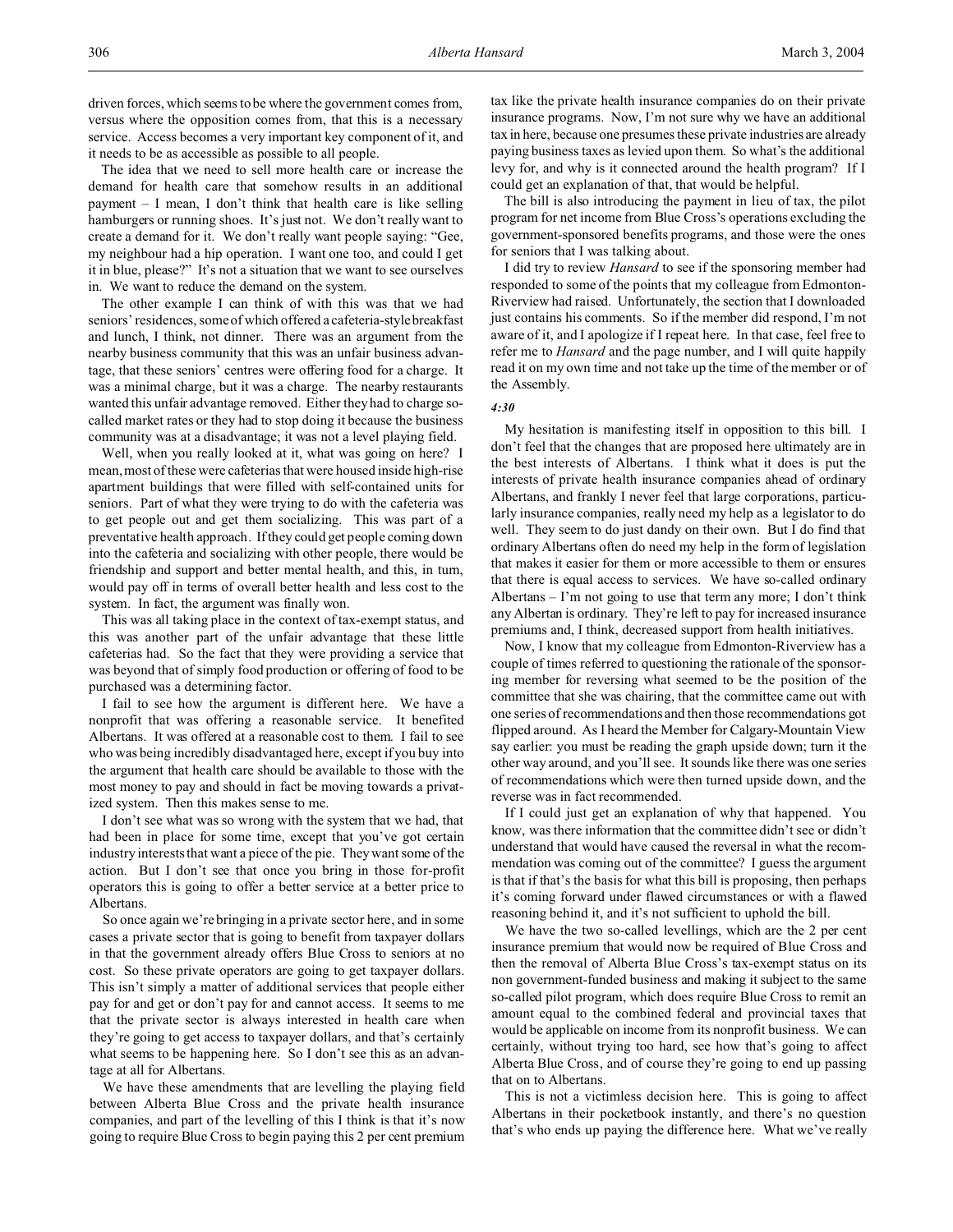done is give a huge advantage to the private health care companies by giving them access to government-funded programs like the seniors' Blue Cross at the same time as downloading increased costs upon Albertans. Given that rationale I find it very difficult to – well, no, I don't find it difficult at all. I will not support this bill under those circumstances.

There's not much more that I can say about the bill except for the regulations. Once again what we're seeing is a shifting, a creation, a furthering of these sorts of empty shell bills where there's really not much meat in the actual bill but where everything else is referred to the minister or to Executive Council to make changes a little further on. Those changes don't ever have to come back before the Legislative Assembly, so we don't hear what the comment is or what the rationale is from the members of the Assembly. It's impossible for their constituents to follow through and find out why their member was supportive of passing a certain bill. It's all done behind closed doors, and no minutes are kept. There's no *Hansard* recording of it. People have no way of understanding what the rationale was or what the arguments and thinking were behind the changes.

I protest this every time I see it, which, frankly, is every bill the government brings forward. So if the members opposite are getting a little tired of hearing this speech, I'm a little tired of giving it. If the government would kindly stop doing it, I could stop giving the speech. Then we'd all be a little happier.

So those are the points I want to make on this bill. I could see the member making notes as I spoke, and she's always very good about giving detailed explanations. We're in Committee of the Whole, so she can stand up and give me some answers right now, and that would be excellent.

Thank you very much.

## **The Deputy Chair:** The hon. Member for Edmonton-Strathcona.

**Dr. Pannu:** Thank you very much, Mr. Chairman. I rise to speak to Bill 8 in the Committee of the Whole debate. The Blue Cross Statutes Amendment Act, Bill 8, is a very interesting bill. It's brought forward by a minister and by a government that's at the same time committed to reducing health care costs and to making health care in this province, and perhaps beyond, affordable and sustainable.

This bill, Mr. Chairman, is also a bill that runs against the recommendations of the government's own committee on Alberta Blue Cross, a committee that was chaired by one of the prominent Tory backbenchers, the hon. Member for Calgary-Lougheed. That committee recommended against what this bill is trying to accomplish; that is, to remove the exemptions with respect to taxation for ABC, Alberta Blue Cross, which is a creature of this Assembly's own statutes, to operate in this province as a nonprofit provider of health care coverage, particularly for supplementary health services.

#### [Mr. Johnson in the chair]

Mr. Chairman, Albertans are curious why a government that on the one hand is trying to scare everyone into believing that our health care expenditures are unaffordable and that therefore the health care system in its present form is unsustainable and needs radical surgery, which, I guess, Dr. No is likely to spearhead in providing, then brings in legislation that will in fact add to the costs of health care coverage in this province. I think the government's own committee very clearly states that that will be the case, and in spite of the committee's recommendations against proceeding with this, the government has decided to go ahead with it nevertheless.

So Albertans are watching. They're curious and they're not pleased with the fact that this is what's happening here. The government's argument is a very specious argument, Mr. Chairman, in defence of removing some of the exemptions from taxation that this bill is trying to do with respect to Alberta Blue Cross as a nonprofit agency, which has served public interest and public good most effectively, in my view. Its argument is that it must operate under exactly the same conditions as the private insurance companies do. A strange argument to call it a level playing field. Why is it incumbent on this government to put first and foremost the interests of private insurance companies, who are doing well, thank you, without the help of this government and doing exceedingly well, and do so by sacrificing the interests of Alberta citizens?

## *4:40*

That's what's so amazing, that the level playing field argument is used to justify the unjustifiable; that is, to increase the burden of seeking health care coverage to Albertans, many of whom are retired seniors, employers who provide supplementary health care through Alberta Blue Cross. The government is absolutely determined to nullify this part of the Alberta advantage that has been enjoyed by close to a million Albertans in this province.

The primary responsibility of government, Mr. Chairman, is always the protection and enhancement of public good and public interest, but this government simply does not seem to recognize this primary obligation of a government democratically elected by its own citizens. It seeks, rather, to enhance the advantage of private insurance companies, who have the right to operate, but they operate in the interests of their own shareholders, not in the interests of all citizens in this province or elsewhere.

An additional impact of this bill, Mr. Chairman, is on people outside of Alberta, particularly tourists who come here from outside of Canada. Many of them see Alberta Blue Cross as an insurer of choice because it provides out-of-country visitors to Alberta supplementary health care coverage or travellers' coverage of health care services at rates which are exceedingly good, enhancing the attractiveness of Alberta with respect to tourists. So the tourism industry itself benefits from the lower and most reasonable premiums that are offered by Alberta Blue Cross under present conditions.

This bill is set to change those conditions, thereby making premiums for the coverage presently provided by ABC, Alberta Blue Cross, more expensive not only for Albertans but also for out-ofcountry, foreign tourists and visitors to Alberta who find spending time in Alberta resorts, Alberta cities, Alberta's countryside as part of their vacation attractive because Alberta Blue Cross makes available to them coverage for medical purposes at rates which are most attractive.

The burden of meeting some of these extra costs that will result from the so-called level playing field argument which is embodied in this bill will have to be shared not only by individual subscribers to Alberta Blue Cross, who are more than a million in this province, but also by taxpayers in general. Any increased costs that will result from it will in part have to be paid for from our taxes.

So it makes no sense, Mr. Chairman, to proceed with this bill for the reasons that I have given. The question is: why is the government doing it? I think the chair of the Alberta Blue Cross government committee, the hon. Member for Calgary-Lougheed, in a TV interview two weeks ago admitted that the reason that the government is proceeding with it is because it was lobbied to make changes in Alberta Blue Cross by the private insurance industry. That is the only lobbyist, the only agency, the only entity that has sought changes in Alberta Blue Cross, changes that will make Blue Cross coverage more expensive for everyone who uses it.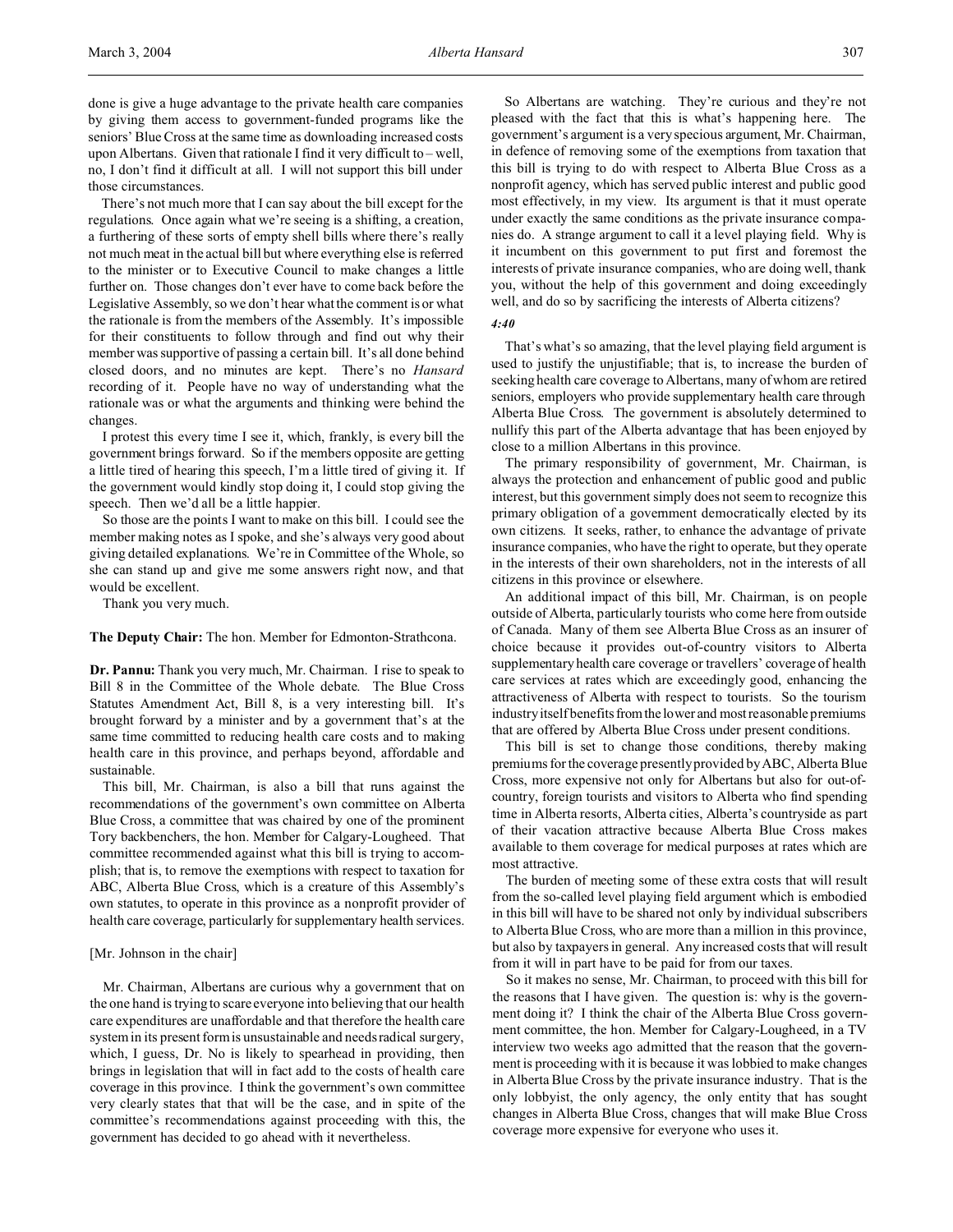So let there be no doubt that this bill reflects not the concerns, the demands, the expectations of ordinary Alberta families, regular Alberta families who benefit from the operations of ABC. It does not represent the concerns, interests of Albertans in general. It simply represents the interests of the insurance company with a powerful lobby, which apparently has the ear of this government. This government has found it appropriate to ignore the damage, the additional costs that these changes will impose on over a million subscribers who are Albertans, who pay taxes to this government, and it decided to proceed with this legislation, that will hurt the interests of these Albertans, so that a small group of lobbyists can be appeased.

This bill, Mr. Chairman, is a clear example of how this government sets its priorities. When it has to choose between the interests of its citizens as taxpayers, hard-working Albertans who work day and night to pay their bills and use the health care services, on the one hand, and the private insurance companies which are seeking to enter the field that is presently occupied by Alberta Blue Cross as service provider, it chooses the private, for-profit insurance companies' interests and proceeds with a piece of legislation that will do absolutely nothing – absolutely nothing – to reduce the cost of coverage of the services that ABC provides for over a million Albertans, who to this point have been beneficiaries of the operations of Alberta Blue Cross, which, as I said, is nothing other than the creation of a statute which was passed by this Legislature itself.

So in my view this bill, in essence, in addition to increasing the costs to subscribers who are Albertans, in addition to favouring the private interests of the stockholders of those insurance companies that want to sell supplementary health insurance in this province, is also a statement about how it deals with its own history. Institutions that Albertans have built over the years to serve them, serve them at low cost, serve them effectively, are the very institutions that are being undone one by one by the actions of this government.

Bill 8, Mr. Chairman, therefore does not merit the support of this House. It is a bill that needs to be defeated, and I will certainly be voting against this bill. Thank you.

#### *4:50*

**The Acting Chair:** Any further speakers to Bill 8? The Member for Calgary-Lougheed.

**Ms Graham:** Thank you, Mr. Chairman. I'm just going to take this opportunity to respond to the comments raised in Committee of the Whole by the members for Edmonton-Strathcona and Edmonton-Centre. Regrettably, I think there is a great deal of misunderstanding on the part of those two members as to what these amendments are designed to do. Particularly, the Member for Edmonton-Strathcona does not perceive the purpose and intent of these amendments.

The discussion this afternoon has centred around two of the major amendments, which would require Alberta Blue Cross to commence paying the 2 per cent premium tax on its accident and health insurance premiums that it brings in during the year, as is required of private insurance companies that offer private insurance, as well as the requirement for Alberta Blue Cross to commence paying a payment in lieu of income tax, both provincial and federal, on its private insurance programs only.

I can't emphasize enough that there will only be 15 per cent of Alberta Blue Cross's customers affected by these amendments. Alberta Blue Cross has well over a million clients in the province of Alberta, most of which are served by its government-sponsored and government-paid-for or subsidized programs. So if my math is correct, there will be in the vicinity of approximately 150,000 Albertans who are receiving private insurance that are affected by these two main amendments.

At the outset, and I believe I made these remarks in second

reading as well, it is our philosophy that when an entity which is a government entity – and Alberta Blue Cross is not owned by government; it is a creature of legislation. It isn't owned by government. It's not owned by shareholders. It is a nonprofit. It is certainly controlled by government, because government has the right to wind it up should that ever become necessary. It certainly has a connection to government, so it is our philosophy that whenever such an entity competes with private enterprise in the provision of goods or services, then it is proper that that government entity not have a competitive advantage which is built in and provided by government.

In this case, the status quo right now is that Alberta Blue Cross does not pay income tax, and it does not pay premium tax on its private insurance business where it competes with private industry. This is the competitive advantage that we are addressing and for which we are levelling the playing field to provide a fair market situation.

Just perhaps for greater clarification I'm going to go over what business is not affected by these amendments. Now, under the Alberta health care insurance plan we have three categories of coverage. We've got the basic health services, we've got extended health benefits, and then we have Alberta Blue Cross nongroup coverage, which is the 85 per cent of its business that is not affected by these amendments. I'm just going to give a description of what that is.

This Alberta Blue Cross nongroup coverage is available to all Albertans, and it is supplemental health insurance plans for drugs and other selected health services. These supplemental plans are funded by Alberta Health and Wellness and administered by Alberta Blue Cross for a fee paid for by government. Premium-free coverage is offered to seniors and their dependants, to recipients of the Alberta widow's pension and their dependants, and to people who have been diagnosed as being palliative and receive their treatments at home.

There is also a universal plan available to all Albertans under the age of 65 and for their dependants, subject to the payment of a quarterly premium. None of those programs will be affected, nor will any of the programs provided by a second government department, that being Alberta Human Resources and Employment drug benefit programs, which include these categories: supports for independence, AISH, and the Alberta child's health benefit. So none of those programs, representing 85 per cent of the business of Alberta Blue Cross, will be affected.

What will be affected are the prepaid supplementary health care plans to employer groups and also individual health plans for Albertans under the age of 65 who are self-employed and are without an employer-sponsored health benefit plan as well as individual health plans for Albertans 65 years of age and over which would complement or augment their government-sponsored seniors' coverage that they already receive. The third category is travel insurance, which Blue Cross has been providing.

The argument that there will be, potentially, an increase in cost that will be transferred to the subscribers of those types of insurance only stands to reason. However, Alberta Blue Cross has given its undertaking to pursue strategies, to find administrative efficiencies, and to be more appropriate in the reserve fund that they maintain so that they will limit the impact on their customers, their clients, their private insurance clients, and they're hoping to keep that increase to 1 per cent or less. By example, a calculation has been done for a family paying \$140 per month for this comprehensive, extra private insurance, which could include for dental and glasses. Even if the premium increase was as high as 2 per cent, that would translate to \$3 per month in increased premiums, so certainly nothing that is unmanageable.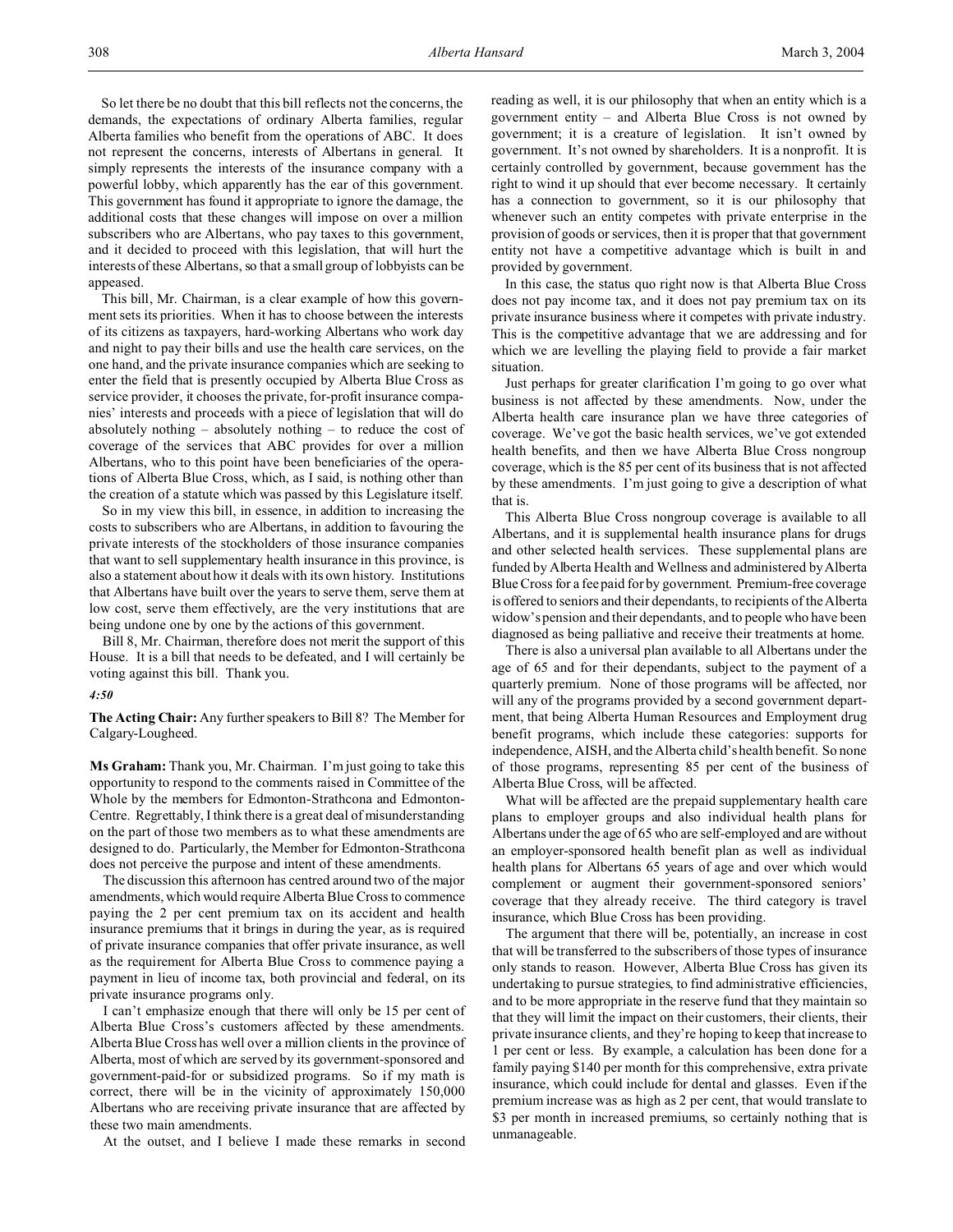I hope that that explanation has made it a little clearer, particularly for the Member for Edmonton-Strathcona, who has been stating in questions in question period and again this afternoon that this is going to impact over a million Albertans, for it is not going to do that.

## *5:00*

One of the aims of the amendments is such that we will segregate the government business from the private business that Blue Cross engages in, and it will be very clear from an accounting point of view that one is not cross-subsidizing the other, which was one of the complaints that gave rise to this review.

Now, the Member for Edmonton-Strathcona has stated here this afternoon that I admitted in a certain TV interview that I personally was lobbied by an insurance company and that's why I changed my mind on one of the recommendations in this report. Well, I didn't see that TV interview, and I'll eat my hat if I said that. I have to assume that perhaps some of the comments that I was making were summarized in a way that led to that conclusion.

Now, I think members and the members opposite all have a copy of the report of the review committee, so I would refer them to pages 19 and 20 of the report for a full discussion on the issue of whether Alberta Blue Cross should be exempted from income tax. Three options were discussed. One was to maintain the status quo, which would leave Alberta Blue Cross tax-exempt. One other option was to introduce the payment-in-lieu-of-tax program on all of the net income from all activities of Blue Cross. The third was to introduce this program just in respect to the business that falls into the private insurer's category, and that was the one that was chosen by the majority of government members.

The reason that the members on my committee felt that there was perhaps a good reason for leaving the status quo in place was that as part of its legislated mandate Alberta Blue Cross is required to participate in programs which benefit the health of Albertans, and in fact Blue Cross does this by participating in the Alberta Tobacco Reduction Alliance and also the Alberta Centre for Injury Control & Research and a few other programs, which does involve an expense. The thinking was that private insurance companies don't have to do that and don't have that particular expense. But in the final analysis it was the conclusion of government that those requirements were not sufficient to maintain the status quo and that it was preferred that the playing field be levelled for both income tax and the premium tax.

So I hope those comments go some distance in providing clarification for the purpose of these amendments. Those are my comments, Mr. Chairman.

**The Acting Chair:** Is there any further speaking to Bill 8? The Member for Edmonton-Strathcona.

**Dr. Pannu:** Thank you, Mr. Chairman. I'm pleased to rise and return to my concerns about Bill 8, the Blue Cross Statutes Amendment Act, 2004. I have, I think, put before the House my reasons for why I am concerned about the bill. I just want to put on record a statement here which was posted at 5:24 p.m., Thursday, February 9, by CFCN.ca. The title of the statement is: MLA goes against own committee on Blue Cross. I want to read it verbatim because the Member for Calgary-Lougheed raised some questions about remarks that I made earlier. This is what follows, word by word, Mr. Chairman.

A Calgary MLA is admitting that she ignored her own committee's recommendations on Alberta Blue Cross. A committee studied whether or not the non-profit health insurance company should be allowed to keep its tax exemption. The majority of committee members recommended that the company should keep its tax-free status. But Calgary Lougheed MLA . . . says she went against that advice when it came time to write the report's final summary. "I personally felt that it was more consistent that they be required to pay income tax," said [the Calgary-Lougheed MLA]. "But that wasn't the consensus view." [The Calgary-Lougheed MLA] also admits the reason she looked into the issue of revoking Alberta Blue Cross' tax exemption was because private health insurance providers asked her to. The final committee report, chaired by [the MLA], predicts consequences for Albertans if the company loses its [exemption]. It says Alberta Blue Cross users would face fee increases and the company won't be able to provide the same level of service. It also points out that the company offers services to small businesses and rural Albertans that private insurers don't. But in spite of the recommendations, the province still intends to remove the exemption.

That's the end of the statement, Mr. Chairman. I just wanted to put it on record to share with the House and the hon. Member for Calgary-Lougheed the basis of my comments there.

I have three different amendments. I'll start with the first amendment. I move that Bill 8, Blue Cross Statutes Amendment Act, 2004, be amended in section 1(9) by striking out clause (a). I would like the amendment to be distributed, Mr. Chairman, and I'll wait before I proceed with my remarks.

**The Acting Chair:** Okay. Amendment A1.

**Dr. Pannu:** You'll call it A1?

**The Acting Chair:** Right. We'll just wait a minute until the amendments have been distributed.

Proceed.

*5:10*

**Dr. Pannu:** Thank you, Mr. Chairman. The intent of the amendment, amendment A1, is to strike out that clause (a) of section 1(9). The rationale for that is quite clear. Section  $1(9)(a)$  is proposed to be struck from the act because it allows the cabinet to place unnecessary restrictions around both the programs and services that can be offered, governing the nature and extent of those programs.

Surely, the board of directors of Alberta Blue Cross, an organization that has been providing services over the last 50 years under the direction of the board of directors, should be responsible for determining the nature and scope of Blue Cross's activities so long as those are consistent with the legislation under which it is established. The Blue Cross directors should be able to do so without the political interference of the provincial cabinet. The provision that I propose should be struck out could open the door for the cabinet behind closed doors to decide to limit Blue Cross activities, require them to divest of some programs which are deemed to be not to the liking of the private health insurance industry. So that in a nutshell is the rationale for amendment A1, Mr. Chairman.

I think that if the House votes for this amendment, it will certainly protect Alberta Blue Cross from political interference by the cabinet, which I think is an appropriate thing to seek to have in place. Alberta Blue Cross has worked without political control and political interference by the cabinets of this province for the last 50 years and done so faultlessly. There is no evidence, based on the past behaviour and performance of Alberta Blue Cross, which would justify the cabinet seeking these exceptional powers to be able to alter the mandate of Blue Cross.

If anything I think the cabinet needs to keep its hands out of the business of Alberta Blue Cross and allow Alberta Blue Cross to serve Albertans, as it has done with distinction over the last 50 years, without encumbering its ability to so do. I think the provisions of section 1(9) would encumber the Alberta Blue Cross and its board of directors' ability to continue to provide those valuable services at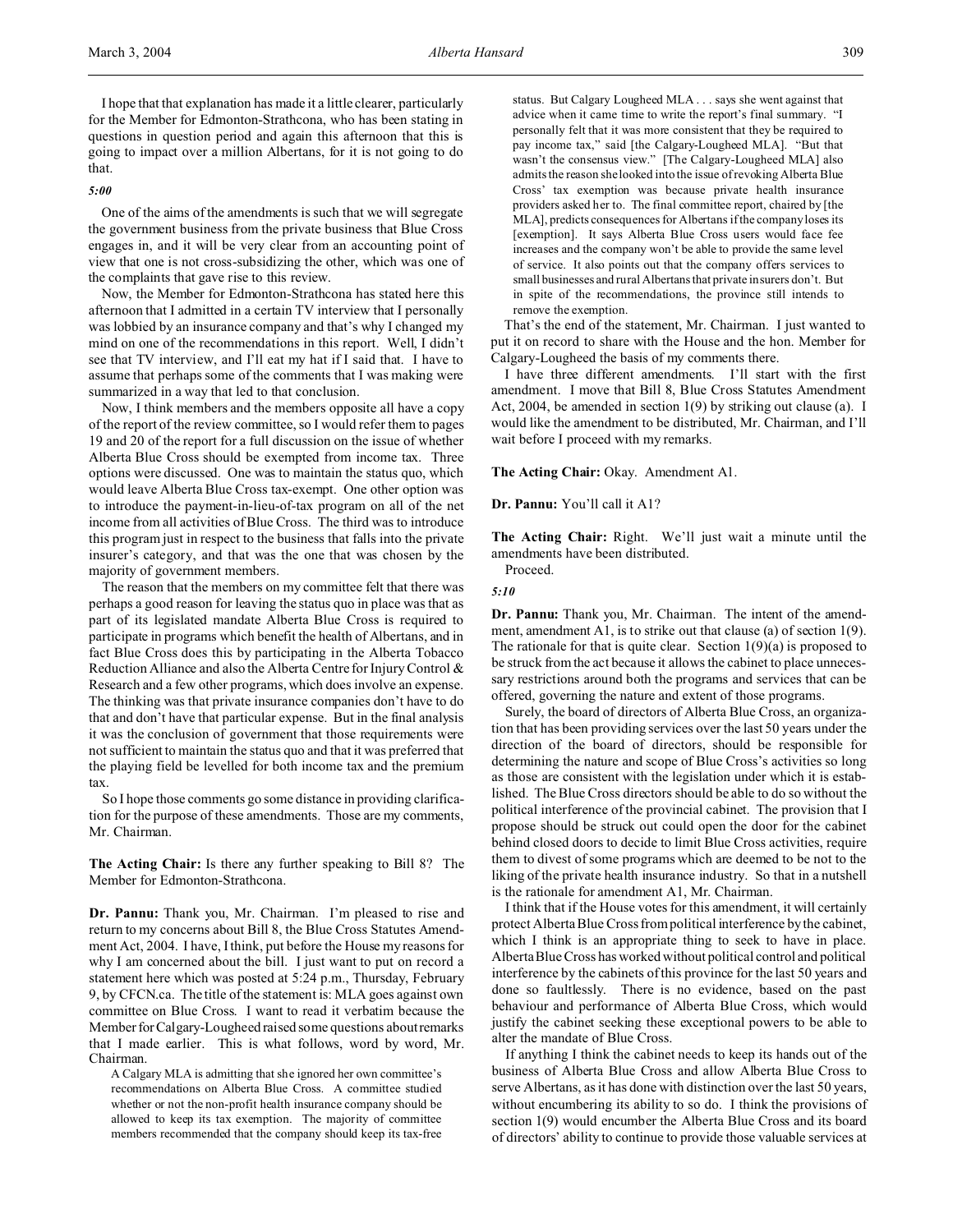low cost to Albertans who seek to make use of those services.

So I would like to urge all members of the House to support this amendment, vote for it so that we can continue to enjoy the benefits that Alberta Blue Cross over the last 50 years has been so ably able to deliver. Thank you, Mr. Chairman.

**Ms Graham:** Mr. Chairman, I'm going to be really brief here. The purpose of section 1(9) of the bill is to provide a definition for what actually is the Alberta Blue Cross plan because there never has been a definition for the 50 years that the member speaks of. So for just the reasons that the member was talking about, it's important that we define what the program is so that it will continue in the form that it is in.

The other reason for wanting to get a definition is to limit the ability of the corporation to get into areas of insurance which could bring with it a high risk to the corporation, thereby adversely affecting other programs it provides. This is all about protecting what we have now, because all of the programs that it provides will be included in the definition, but it will protect subscribers from here on in so that they won't be subject to unnecessary risks.

So this is a good thing, and I would urge all members to defeat the amendment.

[Motion on amendment A1 lost]

**The Acting Chair:** The Member for Edmonton-Strathcona.

**Dr. Pannu:** Shall I proceed?

**The Acting Chair:** Yes.

**Dr. Pannu:** Thank you. Mr. Chairman, the next amendment that I would like to move is that Bill 8, Blue Cross Statutes Amendment Act, 2004, be amended (a) in section 1 by striking out subsection (8) and (b) by striking out section 2.

**The Acting Chair:** The amendment that is being distributed will be called amendment A2.

Member for Edmonton-Strathcona, please proceed.

**Dr. Pannu:** Thank you, Mr. Chairman. I'm pleased to speak to amendment A2. The bill in its unamended form requires Alberta Blue Cross to pay Alberta Revenue an amount equal to what they would have paid in federal and provincial corporate income taxes if they were a for-profit corporation. A2 would strike from the act an amendment to the Alberta corporate income tax that makes Blue Cross subject to paying the 2 per cent insurance premiums on its non government-sponsored programs.

In requiring Blue Cross to make payments in lieu of taxes, the government has disregarded the advice of its own Blue Cross Review Committee, which was chaired by the hon. Member for Calgary-Lougheed, a committee that warned that this would drive up premium costs and possibly lead to its privatization or will be perceived to facilitate privatization.

It fails to recognize that Blue Cross has a public service mandate to be a not-for-profit provider of extended health and dental benefits. Taxing Blue Cross like a for-profit corporation will drive up costs for policy holders and transfer those benefits to companies like Great-West Life.

Again, it seems to me that there's no useful purpose to having Blue Cross pay the insurance premium tax. It is not the job of government to serve the interests of the private health industry. It is the government's job to keep extended health and dental benefits as

reasonably priced as possible. That's why I would ask hon. members in this House to support this amendment and vote for it.

Thank you.

[Motion on amendment A2 lost]

*5:20*

**The Acting Chair:** The Member for Edmonton-Strathcona.

**Dr. Pannu:** Thank you, Mr. Chair. I would now like to take this opportunity to present my third and final amendment. I have copies of this amendment ready to be circulated.

**The Acting Chair:** This will be amendment A3. Please just wait a moment until they are all distributed.

Member for Edmonton-Strathcona, please proceed.

**Dr. Pannu:** Thank you, Mr. Chairman. With your permission I'd like to move that Bill 8, Blue Cross Statutes Amendment Act, 2004, be amended in section 1 by striking out subsection (7). Now, to speak briefly in favour of the amendment, I just want to draw to the attention of the House, Mr. Chairman, that until now the Insurance Act has not applied to Alberta Blue Cross in recognition of the fact that it's not an insurance company but rather a nonprofit provider of extended health and dental benefits established under provincial legislation.

This amendment strikes out a provision that's completely unnecessary and possibly interferes with the board of directors of Blue Cross to run their business as they see fit. The Blue Cross legislation currently states that the Insurance Act does not apply to Blue Cross operations. There's no need, therefore, to further restrict the scope of Blue Cross's activities to provide whatever insurance products they see fit on a nonprofit basis to Albertans. The only test that should be applied to whether Alberta Blue Cross should be restricted in the range of services to be provided is whether or not it does that job efficiently, effectively, and in a cost-effective manner. No evidence has been produced to show that that is not being accomplished under current legislation by Alberta Blue Cross in the services that it provides.

Again, I want to emphasize, Mr. Chairman, that Alberta Blue Cross works well. It is important to leave it to itself to continue to provide those most valued services at the lowest possible cost to Albertans. Therefore, I urge my colleagues in the House to support this amendment and vote for it.

Thank you.

[Motion on amendment A3 lost]

[The clauses of Bill 8 agreed to]

[Title and preamble agreed to]

**The Acting Chair:** Shall the bill be reported?

**Hon. Members:** Agreed.

**The Acting Chair:** Opposed? Carried.

# **Bill 9 Prevention of Youth Tobacco Use Amendment Act, 2004**

**The Acting Chair:** Are there any comments, questions, or amendments? The Member for Edmonton-Centre.